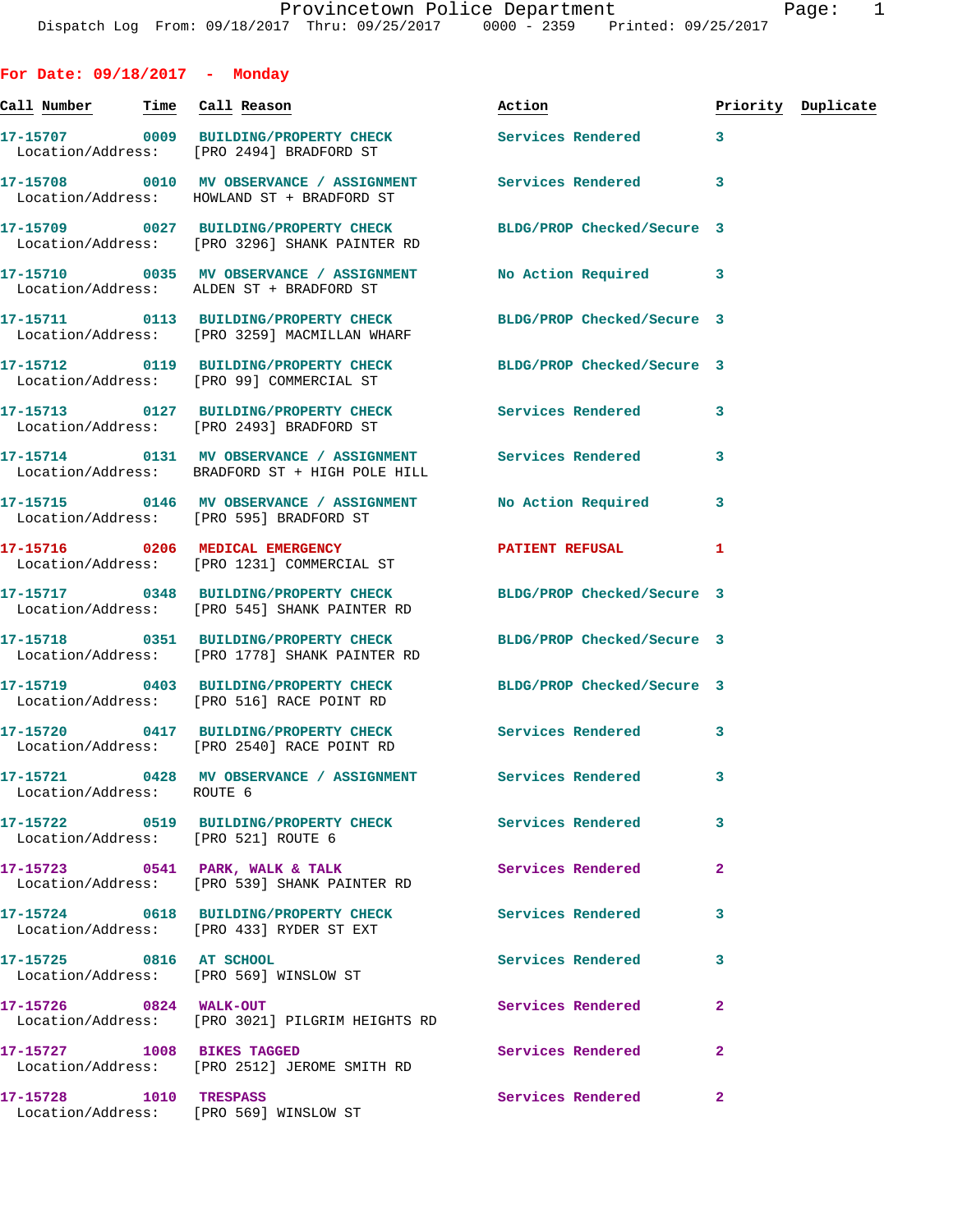|                                                        | Dispatch Log From: 09/18/2017 Thru: 09/25/2017 0000 - 2359 Printed: 09/25/2017                                 | Provincetown Police Department | Page: 2      |
|--------------------------------------------------------|----------------------------------------------------------------------------------------------------------------|--------------------------------|--------------|
|                                                        | 17-15729 1021 REASSURANCE CHECK Could Not Locate<br>Location/Address: [PRO 442] HARRY KEMP WAY                 |                                | $\mathbf{3}$ |
|                                                        | 17-15730 1037 SERVE SUMMONS<br>Location/Address: [PRO 3486] STABLE PATH                                        | Could Not Locate 3             |              |
|                                                        | 17-15731 1123 MV TICKETED<br>Location/Address: [PRO 3313] STANDISH ST                                          | <b>Services Rendered</b>       | $\mathbf{2}$ |
|                                                        | 17-15732 1126 LOST PROPERTY<br>Location/Address: [PRO 542] SHANK PAINTER RD                                    | Services Rendered              | $\mathbf{3}$ |
|                                                        | 17-15734 1255 PARK, WALK & TALK<br>Location/Address: [PRO 3259] MACMILLAN WHARF                                | Services Rendered              | $\mathbf{2}$ |
|                                                        | 17-15735 1258 BUILDING/PROPERTY CHECK BLDG/PROP Checked/Secure 3<br>Location/Address: [PRO 4084] COMMERCIAL ST |                                |              |
|                                                        | 17-15736 1314 BUILDING/PROPERTY CHECK BLDG/PROP Checked/Secure 3<br>Location/Address: [PRO 204] COMMERCIAL ST  |                                |              |
|                                                        | 17-15737 1323 BUILDING/PROPERTY CHECK BLDG/PROP Checked/Secure 3<br>Location/Address: [PRO 3033] COMMERCIAL ST |                                |              |
| 17-15738 1437 THREATS                                  | Location/Address: [PRO 542] SHANK PAINTER RD                                                                   | Investigated                   | $\mathbf{2}$ |
|                                                        | 17-15739 1455 SCHOOL ASSIGNMENT<br>Location/Address: [PRO 488] MAYFLOWER ST                                    | <b>Services Rendered</b>       | 3            |
|                                                        | 17-15740 1524 BUILDING/PROPERTY CHECK BLDG/PROP Checked/Secure 3<br>Location/Address: [PRO 4080] RYDER ST EXT  |                                |              |
|                                                        | 17-15744 1632 SERVE SUMMONS<br>Location/Address: [PRO 3486] STABLE PATH                                        | Services Rendered              | $\mathbf{3}$ |
|                                                        | 17-15745 1652 PARK, WALK & TALK 1999 Services Rendered<br>Location/Address: [PRO 105] COMMERCIAL ST            |                                | $\mathbf{2}$ |
| 17-15748 1742 MV STOP<br>Location/Address: BRADFORD ST |                                                                                                                | <b>VERBAL WARNING</b>          | $\mathbf{3}$ |
| Location/Address: [PRO 658] MOZART AVE                 | 17-15749 1851 MEDICAL EMERGENCY/HEAD                                                                           | Transported to Hospital 1      |              |
| Location/Address: [PRO 569] WINSLOW ST                 | 17-15750 1904 BUILDING/PROPERTY CHECK BLDG/PROP Checked/Secure 3                                               |                                |              |
| 17-15751 1908 MV STOP                                  | Location/Address: [PRO 3166] SHANK PAINTER RD                                                                  | <b>VERBAL WARNING</b>          | 3            |
|                                                        | 17-15752 1911 SERVE SUMMONS<br>Location/Address: [PRO 1539] COMMERCIAL ST                                      | <b>Services Rendered</b>       | 3            |
|                                                        | 17-15753 1946 BUILDING/PROPERTY CHECK BLDG/PROP Checked/Secure 3<br>Location/Address: [PRO 2483] COMMERCIAL ST |                                |              |
|                                                        | 17-15754 1948 SERVICE CALL / POLICE Services Rendered<br>Location/Address: [PRO 411] CONWELL ST                |                                | 3            |
|                                                        | 17-15755 2102 BUILDING/PROPERTY CHECK BLDG/PROP Checked/Secure 3<br>Location/Address: [PRO 526] RYDER ST EXT   |                                |              |
|                                                        | 17-15756 2103 BUILDING/PROPERTY CHECK BLDG/PROP Checked/Secure 3<br>Location/Address: [PRO 4080] RYDER ST EXT  |                                |              |
|                                                        | 17-15757 2130 BY-LAW VIOLATION/OPEN CONTAINE SPOKEN TO<br>Location/Address: [PRO 105] COMMERCIAL ST            |                                | $\mathbf{2}$ |
|                                                        | 17-15758 2202 BUILDING/PROPERTY CHECK BLDG/PROP Checked/Secure 3<br>Location/Address: [PRO 105] COMMERCIAL ST  |                                |              |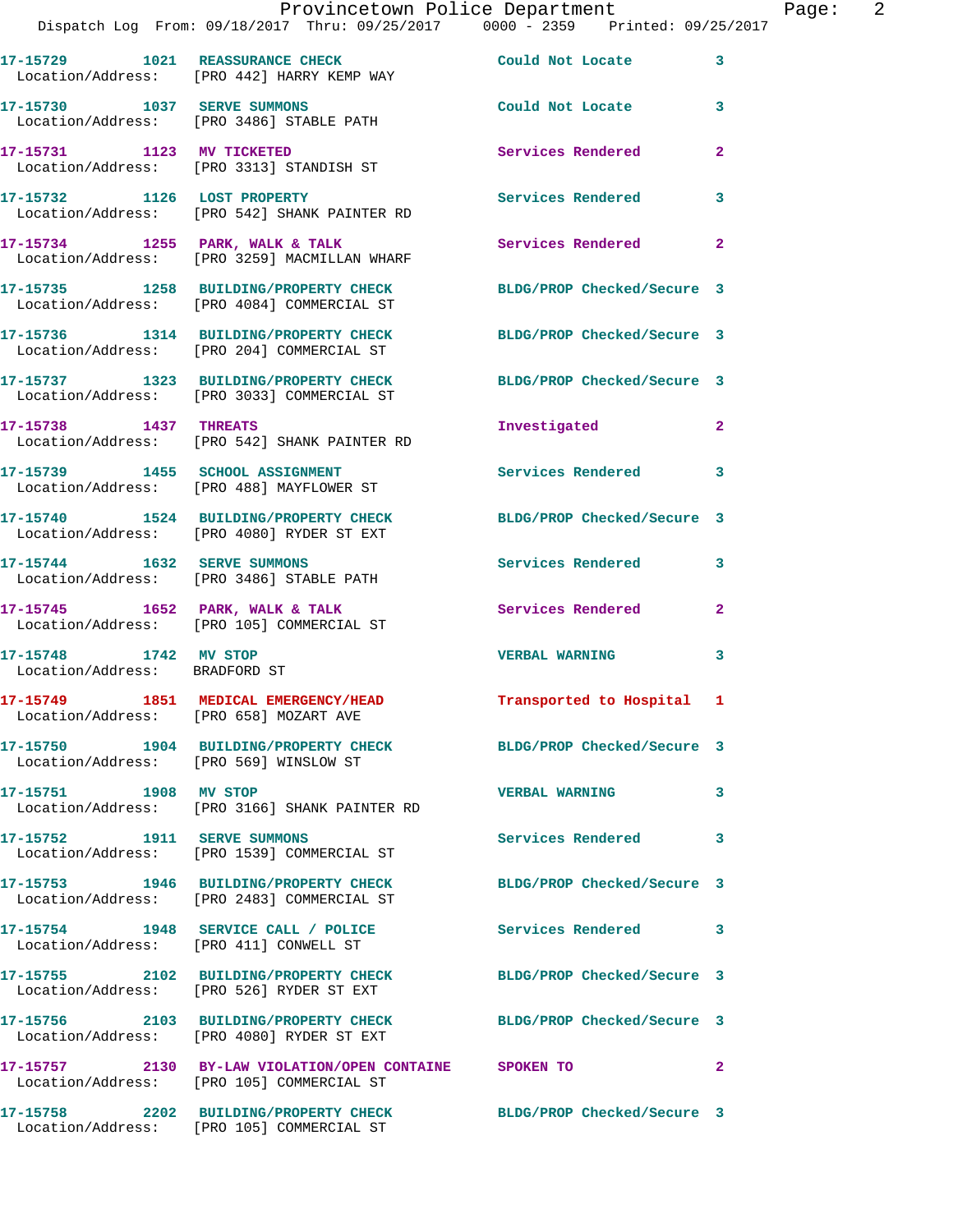## **For Date: 09/19/2017 - Tuesday**

|                                         | 17-15759 0027 MV OBSERVANCE / ASSIGNMENT<br>Location/Address: [PRO 2859] BRADFORD ST       | <b>Services Rendered</b>   | 3              |
|-----------------------------------------|--------------------------------------------------------------------------------------------|----------------------------|----------------|
|                                         | 17-15760 0033 MV OBSERVANCE / ASSIGNMENT<br>Location/Address: BRADFORD ST + HIGH POLE HILL | No Action Required 3       |                |
| Location/Address: [PRO 512] PRINCE ST   | 17-15761 0050 BUILDING/PROPERTY CHECK                                                      | BLDG/PROP Checked/Secure 3 |                |
| Location/Address: [PRO 446] HOWLAND ST  | 17-15762 0059 BUILDING/PROPERTY CHECK                                                      | BLDG/PROP Checked/Secure 3 |                |
|                                         | 17-15764 0111 BUILDING/PROPERTY CHECK<br>Location/Address: [PRO 3259] MACMILLAN WHARF      | BLDG/PROP Checked/Secure 3 |                |
|                                         | 17-15763 0114 BUILDING/PROPERTY CHECK<br>Location/Address: [PRO 433] RYDER ST EXT          | <b>Services Rendered</b> 3 |                |
|                                         | 17-15765 0151 BUILDING/PROPERTY CHECK<br>Location/Address: [PRO 692] AUNT SUKEYS WAY       | <b>Services Rendered</b>   | 3              |
|                                         | 17-15766 0207 BUILDING/PROPERTY CHECK<br>Location/Address: [PRO 186] COMMERCIAL ST         | BLDG/PROP Checked/Secure 3 |                |
|                                         | 17-15767 0208 MV OBSERVANCE / ASSIGNMENT<br>Location/Address: BRADFORD ST + HOWLAND ST     | No Action Required         | 3              |
|                                         | 17-15768 0210 BUILDING/PROPERTY CHECK<br>Location/Address: [PRO 3318] CEMETERY RD          | Services Rendered          | 3              |
|                                         | 17-15769 0210 BUILDING/PROPERTY CHECK<br>Location/Address: [PRO 3317] CEMETERY RD          | Services Rendered          | 3              |
|                                         | 17-15770 0214 MV OBSERVANCE / ASSIGNMENT<br>Location/Address: [PRO 447] JEROME SMITH RD    | Services Rendered          | 3              |
|                                         | 17-15771 0242 MEDICAL EMERGENCY<br>Location/Address: [PRO 1509] BRADFORD ST                | <b>PATIENT REFUSAL</b>     | 1              |
| Location/Address: [PRO 94] BRADFORD ST  | 17-15772 0328 BUILDING/PROPERTY CHECK                                                      | <b>Services Rendered</b>   | 3              |
|                                         | 17-15773 0400 BUILDING/PROPERTY CHECK<br>Location/Address: [PRO 1778] SHANK PAINTER RD     | BLDG/PROP Checked/Secure 3 |                |
| Location/Address: [PRO 1780] JOHNSON ST |                                                                                            | BLDG/PROP Checked/Secure 3 |                |
|                                         | 17-15775 0402 BUILDING/PROPERTY CHECK<br>Location/Address: [PRO 545] SHANK PAINTER RD      | BLDG/PROP Checked/Secure 3 |                |
|                                         | 17-15776 0430 BUILDING/PROPERTY CHECK<br>Location/Address: [PRO 3231] BRADFORD ST          | BLDG/PROP Checked/Secure 3 |                |
|                                         | 17-15777 0449 BUILDING/PROPERTY CHECK<br>Location/Address: [PRO 440] HARRY KEMP WAY        | BLDG/PROP Checked/Secure 3 |                |
| 17-15778 0604 PARK, WALK & TALK         | Location/Address: [PRO 516] RACE POINT RD                                                  | Services Rendered          | $\mathbf{2}$   |
| 17-15779 0715 MV DISABLED               | Location/Address: [PRO 542] SHANK PAINTER RD                                               | Services Rendered          | $\mathbf{2}$   |
| 17-15780 0757 BIKE REMOVAL X2           | Location/Address: [PRO 182] COMMERCIAL ST                                                  | Services Rendered          | $\overline{2}$ |
| 17-15782                                | 0944 ASSIST CITIZEN-FINGERPRINTS Services Rendered                                         |                            | 3              |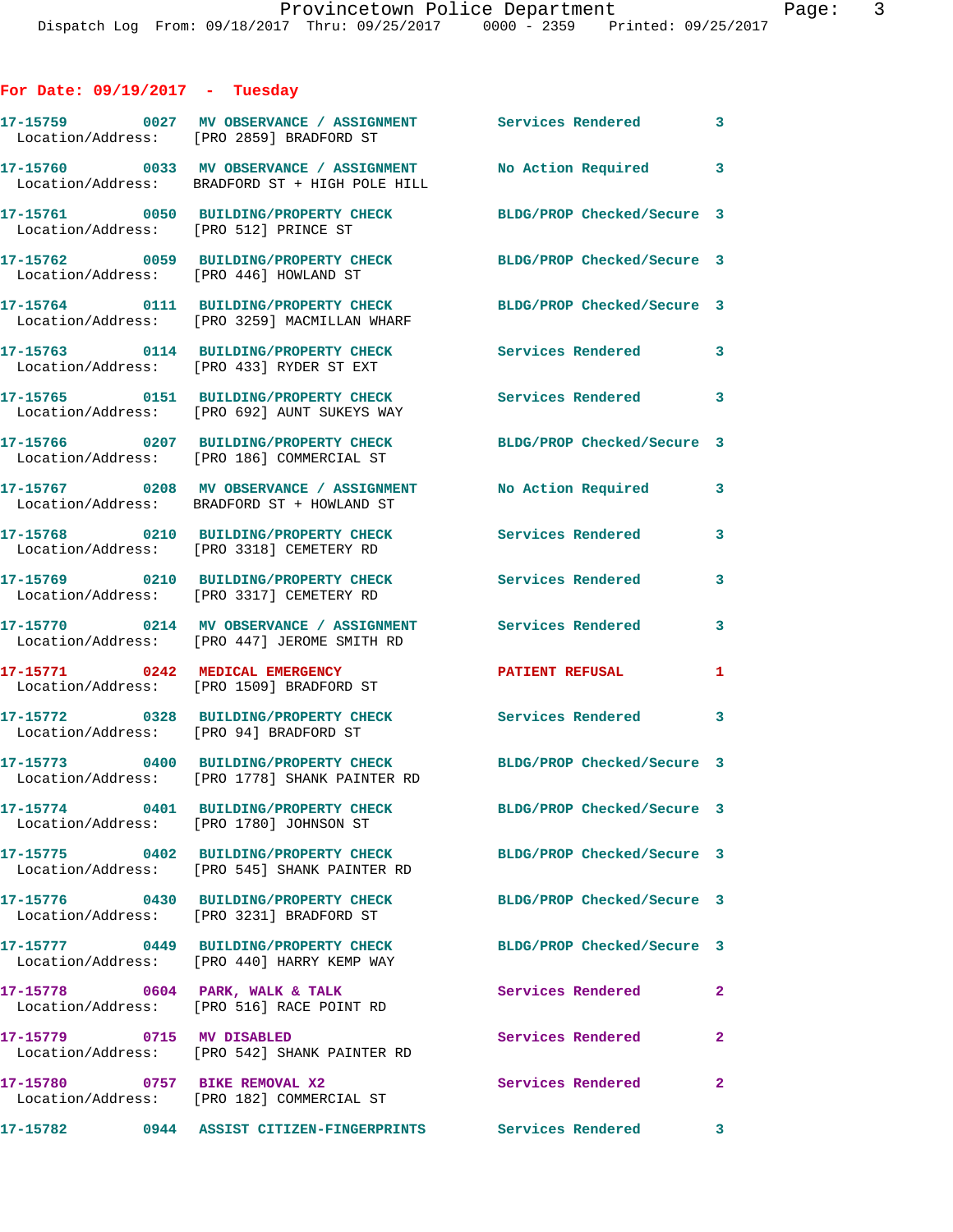|                                 | Provincetown Police Department<br>Dispatch Log From: 09/18/2017 Thru: 09/25/2017 0000 - 2359 Printed: 09/25/2017 |                           |                |
|---------------------------------|------------------------------------------------------------------------------------------------------------------|---------------------------|----------------|
|                                 | Location/Address: [PRO 542] SHANK PAINTER RD                                                                     |                           |                |
|                                 | 17-15783 1000 BUILDING/PROPERTY CHECK Services Rendered<br>Location/Address: [PRO 2898] JEROME SMITH RD          |                           | $\mathbf{3}$   |
|                                 | 17-15784 1010 MV OBSERVANCE / ASSIGNMENT Services Rendered<br>Location/Address: [PRO 3430] COMMERCIAL ST         |                           | 3              |
|                                 | 17-15786 1051 MEDICAL EMERGENCY/LIFT ASSIST Services Rendered<br>Location/Address: [PRO 442] HARRY KEMP WAY      |                           | 1              |
|                                 | 17-15785 1053 MV OBSERVANCE / ASSIGNMENT Services Rendered<br>Location/Address: [PRO 106] COMMERCIAL ST          |                           | 3              |
| Location/Address: FREEMAN ST    | 17-15787 1101 PARKING COMPLAINT / GENERAL Citation / Warning Issue 3                                             |                           |                |
| 17-15790 1135 THREATS           | Location/Address: [PRO 3111] GARFIELD ST                                                                         | SPOKEN TO                 | $\overline{a}$ |
|                                 | 17-15791 1147 LOST BLACK AND SILVER BRACELET Services Rendered<br>Location/Address: [PRO 542] SHANK PAINTER RD   |                           | 3              |
|                                 | 17-15793 1234 BUILDING/PROPERTY CHECK BLDG/PROP Checked/Secure 3<br>Location/Address: [PRO 4080] RYDER ST EXT    |                           |                |
|                                 | 17-15794 1306 SERVICE CALL / POLICE/AIRPORT Services Rendered<br>Location/Address: [PRO 516] RACE POINT RD       |                           | 3              |
|                                 | 17-15795 1317 SERVICE CALL / POLICE SPOKEN TO<br>Location/Address: [PRO 564] BAYBERRY AVE                        |                           | 3              |
|                                 | 17-15796 1342 HARASSMENT<br>Location/Address: [PRO 1196] BRADFORD ACRES RD                                       | SPOKEN TO                 | $\overline{a}$ |
|                                 | 17-15797 1413 BUILDING/PROPERTY CHECK Services Rendered<br>Location/Address: [PRO 3430] COMMERCIAL ST            |                           | 3              |
|                                 | 17-15798 1439 PARKING COMPLAINT / GENERAL SPOKEN TO<br>Location/Address: [PRO 3456] RYDER ST EXT                 |                           | 3              |
|                                 | 17-15800 1507 LOST PROPERTY/WEDDING RING SPOKEN TO<br>Location/Address: [PRO 1789] BRADFORD ST                   |                           | 3              |
|                                 | 17-15801 1531 BUILDING/PROPERTY CHECK BLDG/PROP Checked/Secure 3<br>Location/Address: [PRO 4080] RYDER ST EXT    |                           |                |
|                                 | 17-15802 1546 MEDICAL EMERGENCY/D.O.T.<br>Location/Address: [PRO 440] HARRY KEMP WAY                             | Transported to Hospital 1 |                |
| Location/Address: COMMERCIAL ST | 17-15803 1548 BUILDING/PROPERTY CHECK BLDG/PROP Checked/Secure 3                                                 |                           |                |
| 17-15804 1554 FOLLOW UP         | Location/Address: [PRO 1789] BRADFORD ST                                                                         | SPOKEN TO                 | $\mathbf{2}$   |
|                                 | 17-15807 1640 ANIMAL CALL/FOUND DOG Services Rendered<br>Location/Address: [PRO 542] SHANK PAINTER RD            |                           | $\mathbf{2}$   |
| 17-15806 1651 MV HIT & RUN      | Location/Address: [PRO 3296] SHANK PAINTER RD                                                                    | SPOKEN TO                 | $\mathbf{2}$   |
|                                 | 17-15808 1717 PARK, WALK & TALK<br>Location/Address: [PRO 105] COMMERCIAL ST                                     | Services Rendered         | $\overline{2}$ |
|                                 | 17-15809 1732 BUILDING/PROPERTY CHECK Services Rendered<br>Location/Address: [PRO 2206] COMMERCIAL ST            |                           | 3              |
|                                 | 17-15810 1747 BUILDING/PROPERTY CHECK BLDG/PROP Checked/Secure 3<br>Location/Address: [PRO 569] WINSLOW ST       |                           |                |

Page: 4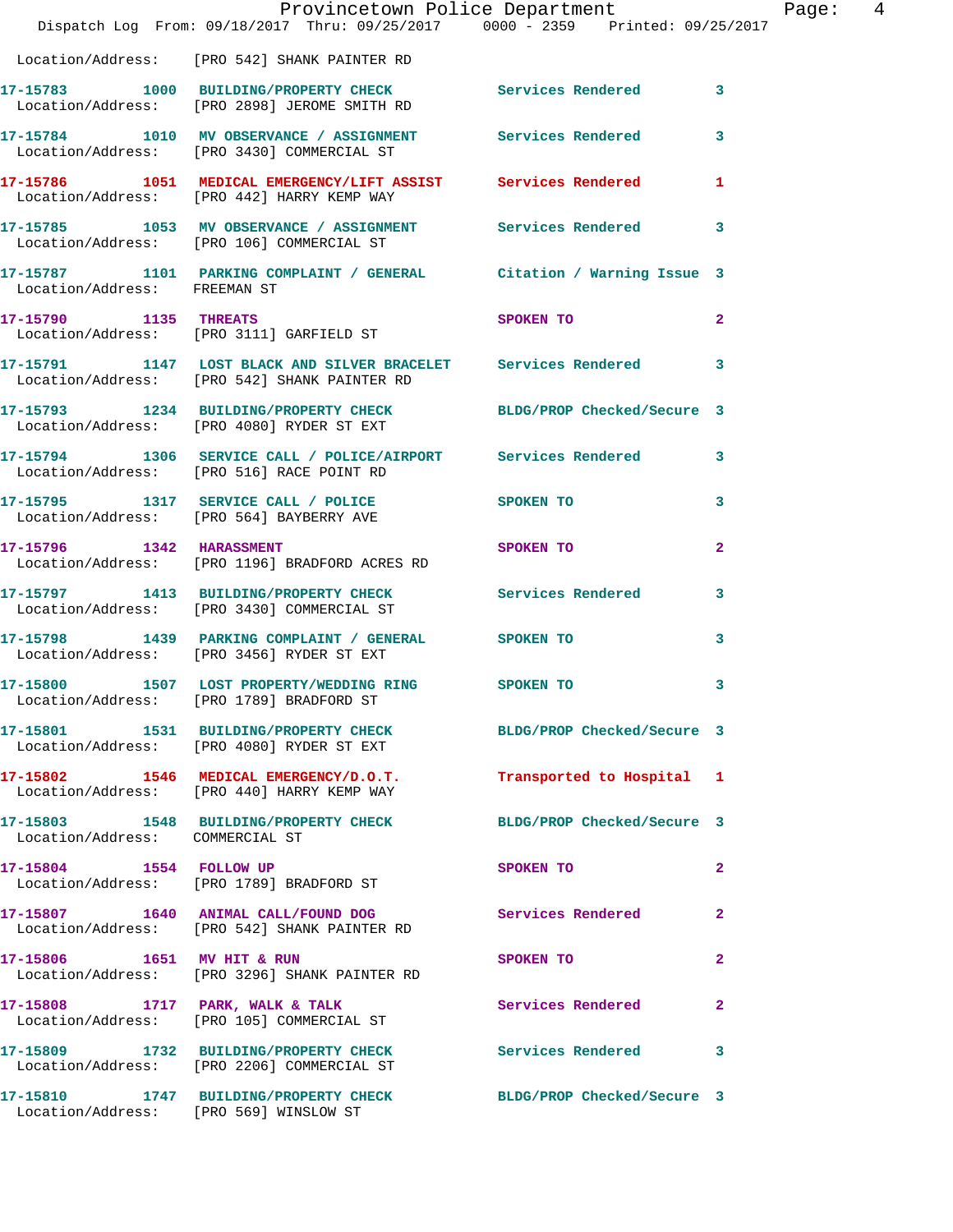|                                      | Provincetown Police Department Fage: 5<br>Dispatch Log From: 09/18/2017 Thru: 09/25/2017 0000 - 2359 Printed: 09/25/2017 |                     |                         |
|--------------------------------------|--------------------------------------------------------------------------------------------------------------------------|---------------------|-------------------------|
|                                      | 17-15811 1755 BUILDING/PROPERTY CHECK BLDG/PROP Checked/Secure 3<br>Location/Address: [PRO 519] RACE POINT RD            |                     |                         |
|                                      | 17-15813 1924 BUILDING/PROPERTY CHECK BLDG/PROP Checked/Secure 3<br>Location/Address: [PRO 2206] COMMERCIAL ST           |                     |                         |
|                                      | 17-15814 1956 BUILDING/PROPERTY CHECK BLDG/PROP Checked/Secure 3<br>Location/Address: [PRO 3287] ROUTE 6                 |                     |                         |
|                                      | 17-15815 2112 MEDICAL EMERGENCY/PSYCH Transported to Hospital 1<br>Location/Address: [PRO 3188] MEADOW RD                |                     |                         |
|                                      | 17-15816 2133 BUILDING/PROPERTY CHECK BLDG/PROP Checked/Secure 3<br>Location/Address: [PRO 569] WINSLOW ST               |                     |                         |
|                                      | 17-15817 2327 BUILDING/PROPERTY CHECK Services Rendered 3<br>Location/Address: [PRO 2898] JEROME SMITH RD                |                     |                         |
| For Date: $09/20/2017$ - Wednesday   |                                                                                                                          |                     |                         |
|                                      | 17-15818 0008 NOISE COMPLAINT SPOKEN TO<br>Location/Address: [PRO 312] COMMERCIAL ST                                     |                     | $\overline{\mathbf{3}}$ |
|                                      | 17-15819 0033 BUILDING/PROPERTY CHECK Services Rendered 3<br>Location/Address: [PRO 3430] COMMERCIAL ST                  |                     |                         |
|                                      | 17-15820 0129 BUILDING/PROPERTY CHECK BLDG/PROP Checked/Secure 3<br>Location/Address: [PRO 379] COMMERCIAL ST            |                     |                         |
|                                      | 17-15821 0140 BUILDING/PROPERTY CHECK Services Rendered 3<br>Location/Address: [PRO 2494] BRADFORD ST                    |                     |                         |
|                                      | 17-15822 0142 BUILDING/PROPERTY CHECK Services Rendered 3<br>Location/Address: [PRO 3259] MACMILLAN WHARF                |                     |                         |
|                                      | 17-15823 0147 BUILDING/PROPERTY CHECK Services Rendered 3<br>Location/Address: [PRO 433] RYDER ST EXT                    |                     |                         |
|                                      | 17-15824 0200 BUILDING/PROPERTY CHECK Services Rendered 3<br>Location/Address: [PRO 2483] COMMERCIAL ST                  |                     |                         |
|                                      | 17-15825 0200 BUILDING/PROPERTY CHECK<br>Location/Address: [PRO 75] CAPTAIN BERTIES WAY                                  | Services Rendered 3 |                         |
|                                      | 17-15826 0214 BUILDING/PROPERTY CHECK BLDG/PROP Checked/Secure 3<br>Location/Address: [PRO 413] CONWELL ST               |                     |                         |
| Location/Address: [PRO 3921] ROUTE 6 | 17-15827 0241 BUILDING/PROPERTY CHECK BLDG/PROP Checked/Secure 3                                                         |                     |                         |
|                                      | 17-15828 0307 BUILDING/PROPERTY CHECK BLDG/PROP Checked/Secure 3<br>Location/Address: [PRO 1778] SHANK PAINTER RD        |                     |                         |
| Location/Address: [PRO 3287] ROUTE 6 | 17-15829 0515 BUILDING/PROPERTY CHECK Services Rendered 3                                                                |                     |                         |
| Location/Address: SNAIL RD + ROUTE 6 | 17-15830 0522 MV OBSERVANCE / ASSIGNMENT Services Rendered 3                                                             |                     |                         |
|                                      | 17-15831 0556 MV OBSERVANCE / ASSIGNMENT No Action Required 3<br>Location/Address: JEROME SMITH RD + SHANK PAINTER RD    |                     |                         |
| Location/Address: [PRO 521] ROUTE 6  | 17-15832 0558 BUILDING/PROPERTY CHECK Services Rendered 3                                                                |                     |                         |
|                                      | 17-15833 0615 BUILDING/PROPERTY CHECK BLDG/PROP Checked/Secure 3                                                         |                     |                         |

 Location/Address: [PRO 3151] COMMERCIAL ST **17-15834 0629 HAZARDS Referred to Other Agency 2** 

Location/Address: COURT ST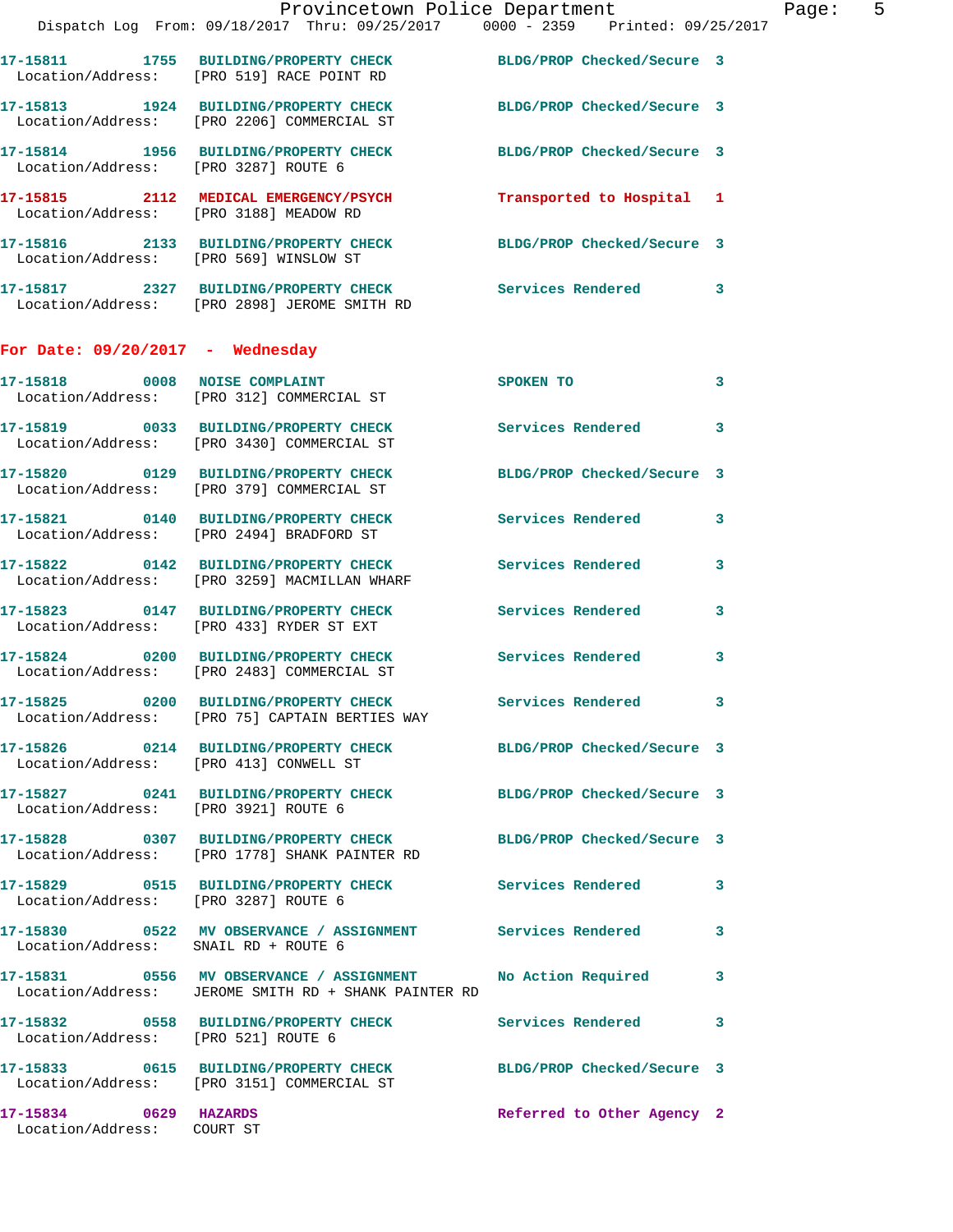|                           | 17-15835 0721 BUILDING/PROPERTY CHECK<br>Location/Address: [PRO 2490] PROVINCELANDS RD                    | <b>Services Rendered</b>   | 3              |
|---------------------------|-----------------------------------------------------------------------------------------------------------|----------------------------|----------------|
|                           | 17-15836 0727 BUILDING/PROPERTY CHECK<br>Location/Address: [PRO 2499] RACE POINT RD                       | Services Rendered          | 3              |
|                           | 17-15837 0735 BUILDING/PROPERTY CHECK<br>Location/Address: [PRO 3430] COMMERCIAL ST                       | <b>Services Rendered</b>   | 3              |
|                           | 17-15839 0835 BUILDING/PROPERTY CHECK<br>Location/Address: [PRO 2206] COMMERCIAL ST                       | BLDG/PROP Checked/Secure 3 |                |
|                           | 17-15840 0911 PARK, WALK & TALK<br>Location/Address: [PRO 167] COMMERCIAL ST                              | Services Rendered          | $\mathbf{2}$   |
|                           | 17-15841 0927 BUILDING/PROPERTY CHECK<br>Location/Address: [PRO 2483] COMMERCIAL ST                       | Services Rendered          | 3              |
|                           | $17-15842$ 0956 PARK, WALK & TALK<br>Location/Address: [PRO 105] COMMERCIAL ST                            | Services Rendered          | $\mathbf{2}$   |
|                           | 17-15844 1000 MV OBSERVANCE / ASSIGNMENT Services Rendered 3<br>Location/Address: [PRO 106] COMMERCIAL ST |                            |                |
|                           | 17-15843 1010 MEDICAL EMERGENCY<br>Location/Address: [PRO 440] HARRY KEMP WAY                             | Transported to Hospital 1  |                |
| 17-15845 1109 MV STOP     | Location/Address: [PRO 2521] ROUTE 6                                                                      | Services Rendered 3        |                |
|                           | 17-15846 1135 MV STOP<br>Location/Address: [PRO 2519] ROUTE 6                                             | Citation / Warning Issue 3 |                |
| 17-15847 1150 MV DISABLED | Location/Address: [PRO 2519] ROUTE 6                                                                      | Vehicle Towed              | $\overline{2}$ |
|                           | Location/Address: [PRO 3430] COMMERCIAL ST                                                                | <b>Services Rendered</b>   | $\blacksquare$ |
|                           | 17-15849 1218 BUILDING/PROPERTY CHECK<br>Location/Address: [PRO 4080] RYDER ST EXT                        | BLDG/PROP Checked/Secure 3 |                |
|                           | 17-15850 1238 BUILDING/PROPERTY CHECK<br>Location/Address: [PRO 2500] COMMERCIAL ST                       | BLDG/PROP Checked/Secure 3 |                |
|                           | 17-15853 1421 MEDICAL EMERGENCY/FAINT<br>Location/Address: [PRO 1973] COURT ST                            | Transported to Hospital 1  |                |
| 17-15855 1502 COMPLAINT   | Location/Address: [PRO 3949] COMMERCIAL ST                                                                | SPOKEN TO                  | 3              |
|                           | 17-15857 1513 MEDICAL EMERGENCY/D.O.T.<br>Location/Address: [PRO 440] HARRY KEMP WAY                      | Transported to Hospital 1  |                |
|                           | 17-15856 1516 BUILDING/PROPERTY CHECK<br>Location/Address: [PRO 3259] MACMILLAN WHARF                     | <b>Services Rendered</b>   | 3              |
|                           | 17-15858 1559 MEDICAL EMERGENCY/D.O.T.2<br>Location/Address: [PRO 440] HARRY KEMP WAY                     | Transported to Hospital 1  |                |
|                           | 17-15860   1611 BUILDING/PROPERTY CHECK<br>Location/Address: [PRO 2483] COMMERCIAL ST                     | BLDG/PROP Checked/Secure 3 |                |
|                           | 17-15861 1627 MEDICAL EMERGENCY/EVAL<br>Location/Address: [PRO 1566] CONWELL ST                           | Transported to Hospital 1  |                |
| 17-15862 1635 MUTUAL AID  | Location/Address: [PRO 1892] SHANK PAINTER RD                                                             | Services Rendered          | 3              |
|                           | 17-15863 1638 BUILDING/PROPERTY CHECK                                                                     | BLDG/PROP Checked/Secure 3 |                |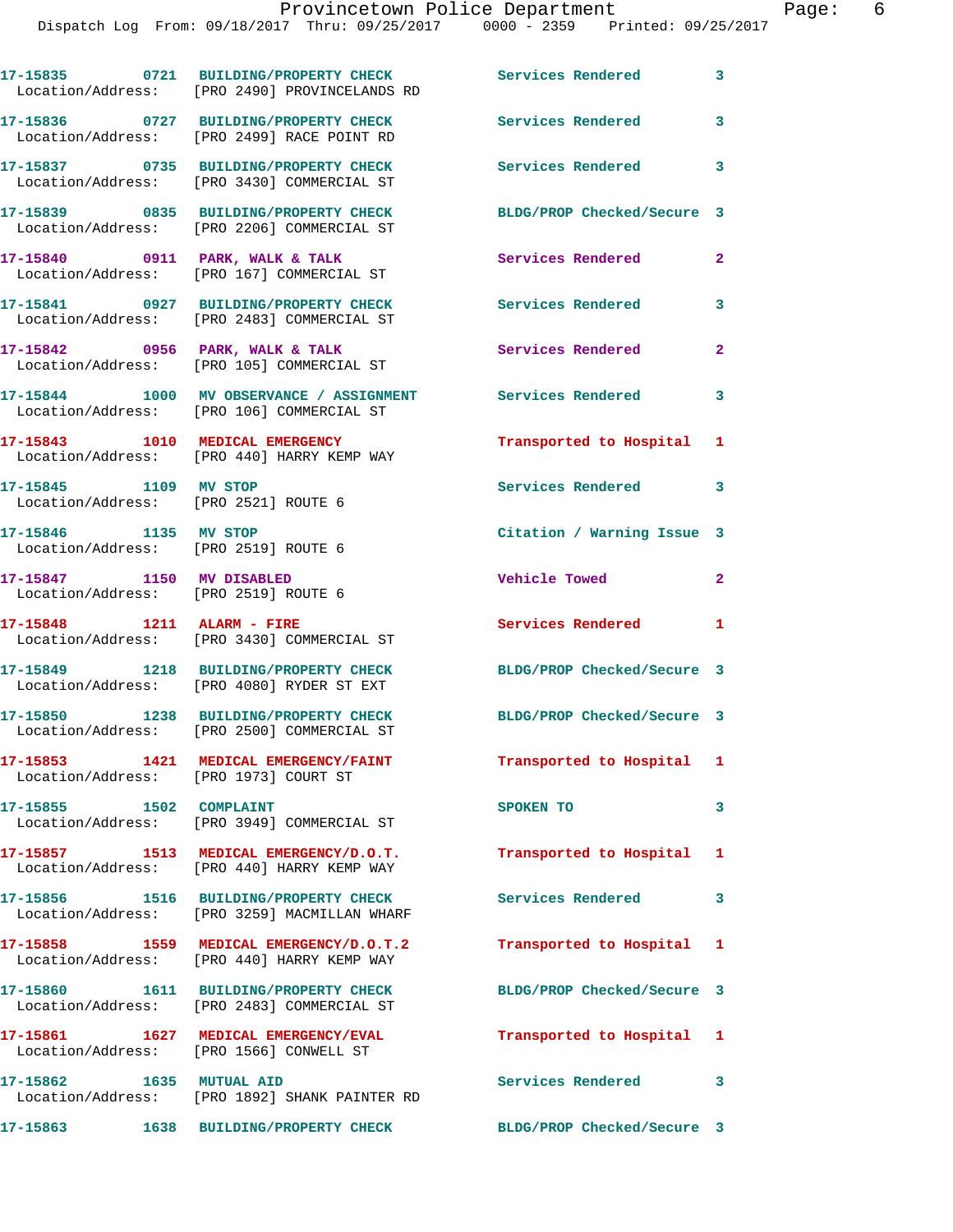|                                                                    | Dispatch Log From: 09/18/2017 Thru: 09/25/2017 0000 - 2359 Printed: 09/25/2017                                        | Provincetown Police Department |                | Page: 7 |
|--------------------------------------------------------------------|-----------------------------------------------------------------------------------------------------------------------|--------------------------------|----------------|---------|
|                                                                    | Location/Address: [PRO 3259] MACMILLAN WHARF                                                                          |                                |                |         |
|                                                                    | 17-15864   1655   BUILDING/PROPERTY CHECK   BLDG/PROP Checked/Secure   3<br>Location/Address: [PRO 519] RACE POINT RD |                                |                |         |
|                                                                    | 17-15865 1707 BUILDING/PROPERTY CHECK BLDG/PROP Checked/Secure 3<br>Location/Address: [PRO 569] WINSLOW ST            |                                |                |         |
|                                                                    | 17-15866 1721 ANIMAL CALL/DOG OFF LEASH Services Rendered 2<br>Location/Address: [PRO 2489] BRADFORD ST               |                                |                |         |
|                                                                    | 17-15867 1736 MEDICAL EMERGENCY/D.O.T. Transported to Hospital 1<br>Location/Address: [PRO 1509] BRADFORD ST          |                                |                |         |
|                                                                    | 17-15868 1747 PARK, WALK & TALK 1999 Services Rendered<br>Location/Address: [PRO 105] COMMERCIAL ST                   |                                | $\mathbf{2}$   |         |
| Location/Address: SHANK PAINTER RD                                 | 17-15869 1750 MV OBSERVANCE / ASSIGNMENT Services Rendered                                                            |                                | 3              |         |
| Location/Address: [PRO 2521] ROUTE 6                               | 17-15870 1759 MV OBSERVANCE / ASSIGNMENT Services Rendered                                                            |                                | 3              |         |
| Location/Address: [PRO 2513] ROUTE 6                               | 17-15872 1809 MV STOP                                                                                                 | <b>VERBAL WARNING</b>          | 3              |         |
|                                                                    | 17-15873 1902 BUILDING/PROPERTY CHECK Services Rendered 3<br>Location/Address: [PRO 2483] COMMERCIAL ST               |                                |                |         |
|                                                                    | 17-15874 1919 PARK, WALK & TALK SERVICES Rendered Location/Address: [PRO 2737] COMMERCIAL ST                          |                                | $\overline{2}$ |         |
|                                                                    | 17-15875 2157 BUILDING/PROPERTY CHECK BLDG/PROP Checked/Secure 3<br>Location/Address: [PRO 3287] ROUTE 6              |                                |                |         |
|                                                                    | 17-15876 2341 BUILDING/PROPERTY CHECK Services Rendered<br>Location/Address: [PRO 526] RYDER ST EXT                   |                                | $\mathbf{3}$   |         |
|                                                                    | 17-15877 2349 BUILDING/PROPERTY CHECK Services Rendered<br>Location/Address: [PRO 2483] COMMERCIAL ST                 |                                | 3              |         |
| Location/Address: [PRO 3222] ALDEN ST                              | 17-15878 2352 MEDICAL EMERGENCY Transported to Hospital 1                                                             |                                |                |         |
|                                                                    | 17-15879 2356 BUILDING/PROPERTY CHECK Services Rendered<br>Location/Address: [PRO 2490] PROVINCELANDS RD              |                                | 3              |         |
| 17-15880 2357 MV STOP<br>Location/Address: BRADFORD ST             |                                                                                                                       | <b>VERBAL WARNING</b>          | 3              |         |
| For Date: $09/21/2017$ - Thursday                                  |                                                                                                                       |                                |                |         |
| 17-15881 0007 MV STOP<br>Location/Address: SNAIL RD                |                                                                                                                       | Citation / Warning Issue 3     |                |         |
| Location/Address: [PRO 2521] ROUTE 6                               | 17-15882 0021 TPD TRAFFIC STOP                                                                                        | Services Rendered              | 3              |         |
| 17-15883 0030 MV COMPLAINT<br>Location/Address: [PRO 2521] ROUTE 6 |                                                                                                                       | Could Not Locate               | 2              |         |
| 17-15884 0033 HAZARDS                                              | Location/Address: [PRO 943] HARRY KEMP WAY                                                                            | Services Rendered              | 3<br>1         |         |
|                                                                    | 17-15885 0053 BUILDING/PROPERTY CHECK Services Rendered<br>Location/Address: [PRO 2540] RACE POINT RD                 |                                | 3              |         |
|                                                                    | 17-15886 0058 PARK, WALK & TALK<br>Location/Address: [PRO 105] COMMERCIAL ST                                          | Services Rendered              | 2              |         |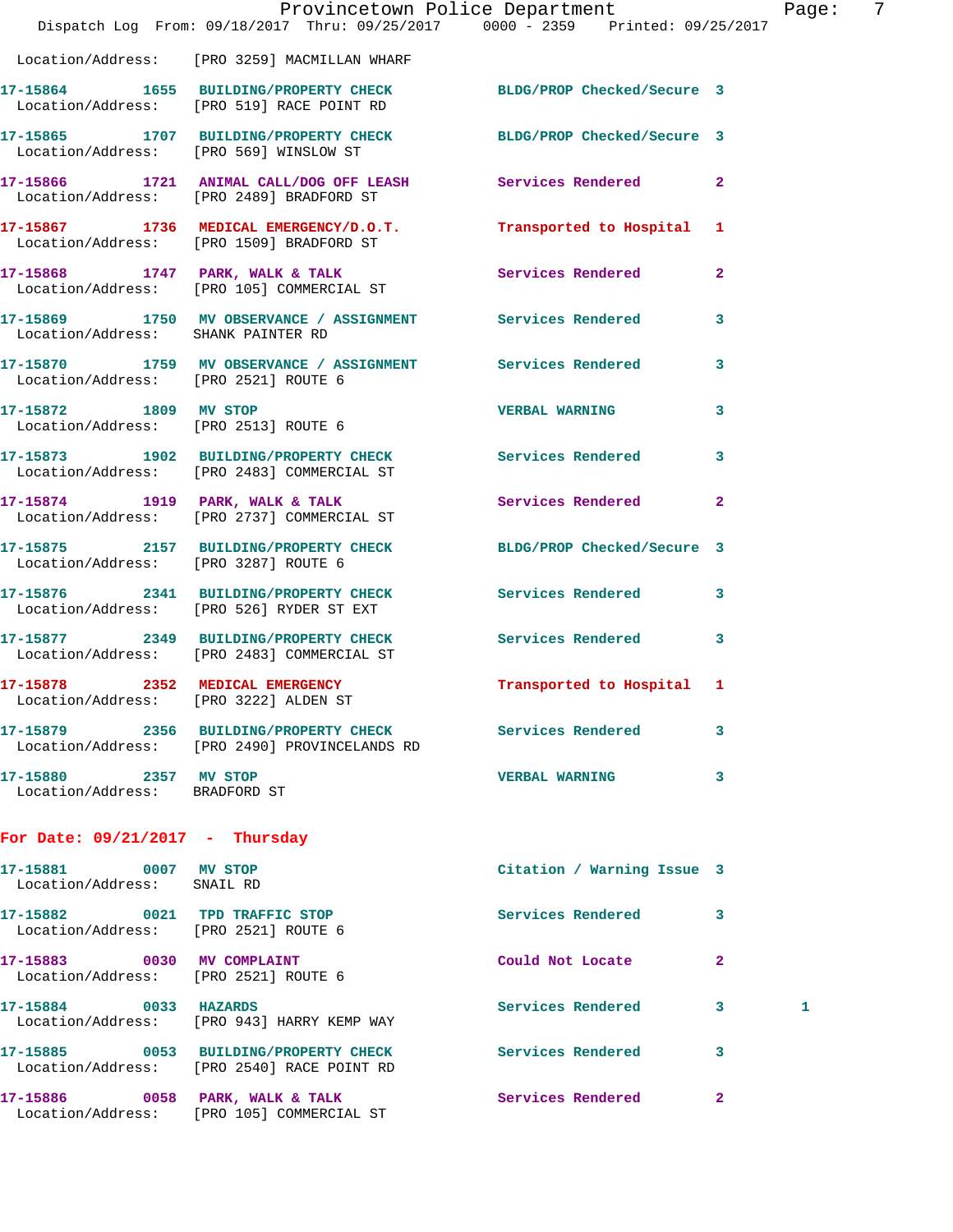|                                                      | Provincetown Police Department                                                        |                            |   |
|------------------------------------------------------|---------------------------------------------------------------------------------------|----------------------------|---|
|                                                      | Dispatch Log From: 09/18/2017 Thru: 09/25/2017 0000 - 2359 Printed: 09/25/2017        |                            |   |
|                                                      | Location/Address: BRADFORD ST + HOWLAND ST                                            | No Action Required         | 3 |
|                                                      | 17-15888 0151 BUILDING/PROPERTY CHECK<br>Location/Address: [PRO 530] SHANK PAINTER RD | BLDG/PROP Checked/Secure 3 |   |
|                                                      | 17-15889 0614 BUILDING/PROPERTY CHECK<br>Location/Address: [PRO 2499] RACE POINT RD   | Services Rendered          | 3 |
|                                                      | 17-15890 0728 BUILDING/PROPERTY CHECK<br>Location/Address: [PRO 2977] COMMERCIAL ST   | Services Rendered          | 3 |
| 17-15891 0743 PARK, WALK & TALK<br>Location/Address: | [PRO 3121] COMMERCIAL ST                                                              | Services Rendered          | 2 |

**17-15892 0815 AT SCHOOL Services Rendered 3**  Location/Address: [PRO 569] WINSLOW ST

**17-15893 0827 PET PANTRY Services Rendered 3**  Location/Address: [PRO 3296] SHANK PAINTER RD

Location/Address: [PRO 120] COMMERCIAL ST

Location/Address: [PRO 105] COMMERCIAL ST

Location/Address: [PRO 537] SHANK PAINTER RD

**17-15899 1122 VERBAL SPEED VERBAL WARNING 3**  Location/Address: [PRO 2513] ROUTE 6

Location/Address: [PRO 4048] ROUTE 6

**17-15907 1213 RESIDENTIAL ALARM False Alarm 1** 

**17-15909 1317 SHOPLIFTING Services Rendered 3**  Location/Address: [PRO 230] COMMERCIAL ST Refer To Summons: 17-294-AR

**17-15910 1343 TRIP AND FALL/TRANSPORT Transported to Hospital 1**  Location/Address: [PRO 2704] COMMERCIAL ST

**17-15911 1441 BUILDING/PROPERTY CHECK BLDG/PROP Checked/Secure 3**  Location/Address: COMMERCIAL ST

**17-15913 1517 HAZARDS Referred to Other Agency 2**  Location/Address: [PRO 1653] PRISCILLA ALDEN RD

**17-15914 1519 FOLLOW UP Services Rendered 2**  Location/Address: [PRO 542] SHANK PAINTER RD

**17-15915 1554 TRESPASS Services Rendered 2** 

**17-15895 0840 SERVE SUMMONS Could Not Locate 3 17-15897 1045 PARKED MV COLLISION Services Rendered 1** 

**17-15898 1046 PARK, WALK & TALK Services Rendered 2** 

**17-15901 1135 BUILDING/PROPERTY CHECK Services Rendered 3**  Location/Address: [PRO 3430] COMMERCIAL ST

**17-15902 1138 VERBAL MARKED LANES VERBAL WARNING 3**  Location/Address: [PRO 2519] ROUTE 6

**17-15903 1201 MV OBSERVANCE / ASSIGNMENT Services Rendered 3** 

**17-15904 1205 BUILDING/PROPERTY CHECK BLDG/PROP Checked/Secure 3**  Location/Address: [PRO 4084] COMMERCIAL ST

**17-15905 1206 SERVICE CALL / POLICE Services Rendered 3**  Location/Address: [PRO 488] MAYFLOWER ST

**17-15906 1211 VANDALISM Services Rendered 3**  Location/Address: [PRO 842] COMMERCIAL ST

## Location/Address: [PRO 2087] HARRY KEMP WAY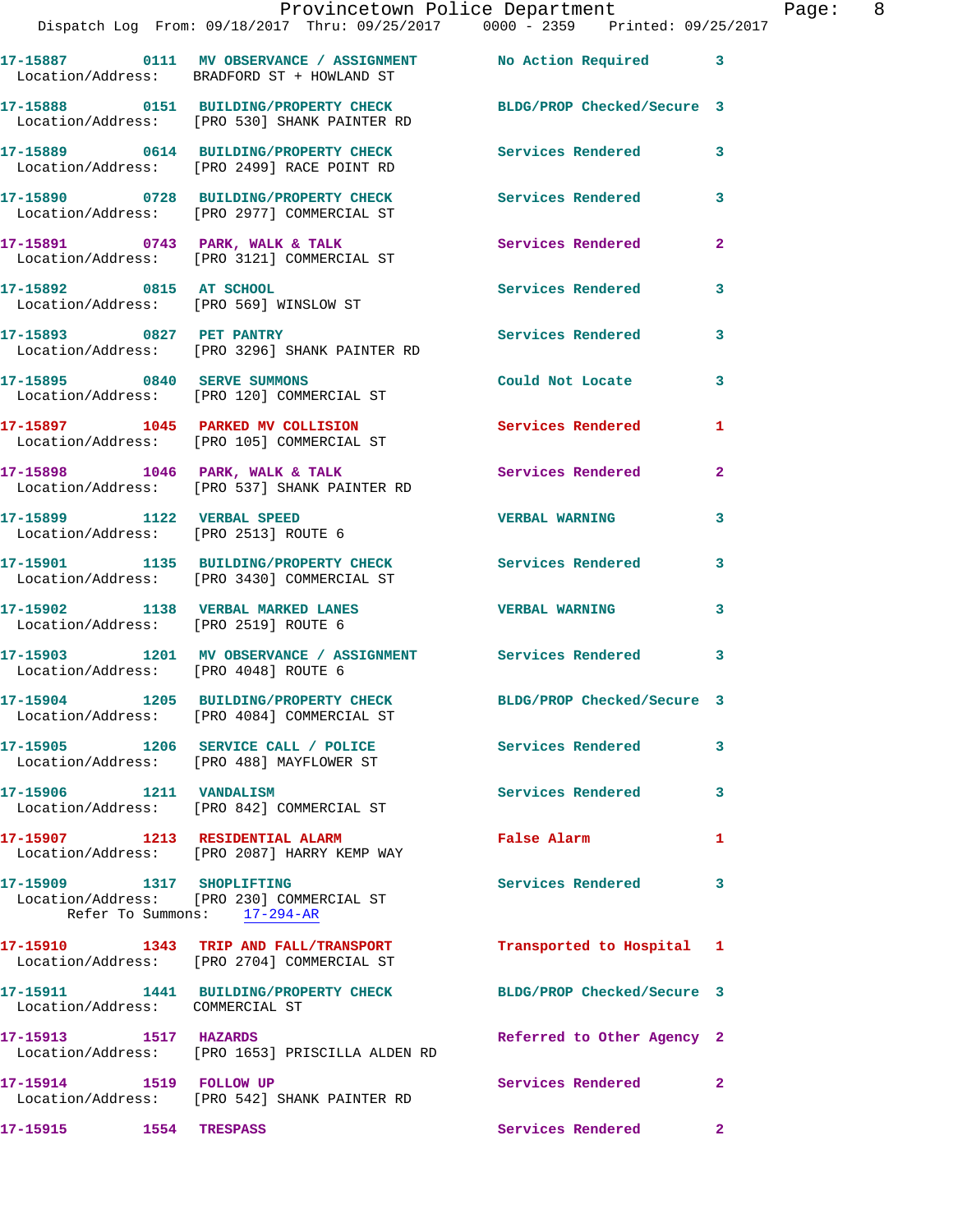|                                      | Provincetown Police Department                                                                                   |                            |              |
|--------------------------------------|------------------------------------------------------------------------------------------------------------------|----------------------------|--------------|
|                                      | Dispatch Log From: 09/18/2017 Thru: 09/25/2017 0000 - 2359 Printed: 09/25/2017                                   |                            |              |
|                                      | Location/Address: [PRO 3430] COMMERCIAL ST                                                                       |                            |              |
|                                      | 17-15917 1644 BUILDING/PROPERTY CHECK BLDG/PROP Checked/Secure 3<br>Location/Address: [PRO 4080] RYDER ST EXT    |                            |              |
|                                      | 17-15918 1719 BUILDING/PROPERTY CHECK Services Rendered<br>Location/Address: [PRO 3259] MACMILLAN WHARF          |                            | 3            |
|                                      | 17-15919 1721 PARK, WALK & TALK<br>Location: [PRO 3431] LOPES SQUARE                                             | No Action Required         | $\mathbf{2}$ |
|                                      | 17-15920 1736 PARK, WALK & TALK<br>Location/Address: [PRO 204] COMMERCIAL ST                                     | No Action Required         | $\mathbf{2}$ |
|                                      | 17-15921 1823 HAZARDS<br>Location/Address: [PRO 1653] PRISCILLA ALDEN RD                                         | Referred to Other Agency 2 |              |
| Location/Address: COMMERCIAL ST      | 17-15922 1914 BUILDING/PROPERTY CHECK BLDG/PROP Checked/Secure 3                                                 |                            |              |
|                                      | 17-15924 1953 ALARM - FIRE<br>Location/Address: [PRO 11] BRADFORD ST                                             | <b>Services Rendered</b>   | 1            |
|                                      | 17-15925 2042 BUILDING/PROPERTY CHECK BLDG/PROP Checked/Secure 3<br>Location/Address: [PRO 204] COMMERCIAL ST    |                            |              |
| Location/Address: [PRO 2521] ROUTE 6 | 17-15926 2053 MV OBSERVANCE / ASSIGNMENT Services Rendered                                                       |                            | 3            |
| For Date: $09/22/2017$ - Friday      |                                                                                                                  |                            |              |
|                                      | 17-15928 0002 BUILDING/PROPERTY CHECK BLDG/PROP Checked/Secure 3<br>Location/Address: [PRO 3259] MACMILLAN WHARF |                            |              |
|                                      | 17-15929 0015 MV OBSERVANCE / ASSIGNMENT Services Rendered                                                       |                            | 3            |

Location/Address: HOWLAND ST + BRADFORD ST

Location/Address: [PRO 2483] COMMERCIAL ST

Location/Address: [PRO 433] RYDER ST EXT

Location/Address: [PRO 519] RACE POINT RD

Location/Address: [PRO 2577] BRADFORD ST

Location/Address: [PRO 2490] PROVINCELANDS RD

Location/Address: [PRO 1778] SHANK PAINTER RD

Location/Address: [PRO 545] SHANK PAINTER RD

Location/Address: [PRO 521] ROUTE 6

Location/Address: [PRO 3921] ROUTE 6

Location/Address: [PRO 4048] ROUTE 6

**17-15941 0807 AT SCHOOL Services Rendered 3**  Location/Address: [PRO 569] WINSLOW ST

**17-15930 0044 BUILDING/PROPERTY CHECK BLDG/PROP Checked/Secure 3 17-15931 0059 BUILDING/PROPERTY CHECK BLDG/PROP Checked/Secure 3 17-15932 0139 BUILDING/PROPERTY CHECK BLDG/PROP Checked/Secure 3 17-15933 0140 BUILDING/PROPERTY CHECK BLDG/PROP Checked/Secure 3 17-15934 0526 BUILDING/PROPERTY CHECK BLDG/PROP Checked/Secure 3 17-15936 0529 BUILDING/PROPERTY CHECK BLDG/PROP Checked/Secure 3 17-15937 0532 BUILDING/PROPERTY CHECK BLDG/PROP Checked/Secure 3 17-15938 0559 BUILDING/PROPERTY CHECK BLDG/PROP Checked/Secure 3 17-15939 0618 BUILDING/PROPERTY CHECK BLDG/PROP Checked/Secure 3 17-15940 0751 MV OBSERVANCE / ASSIGNMENT Services Rendered 3**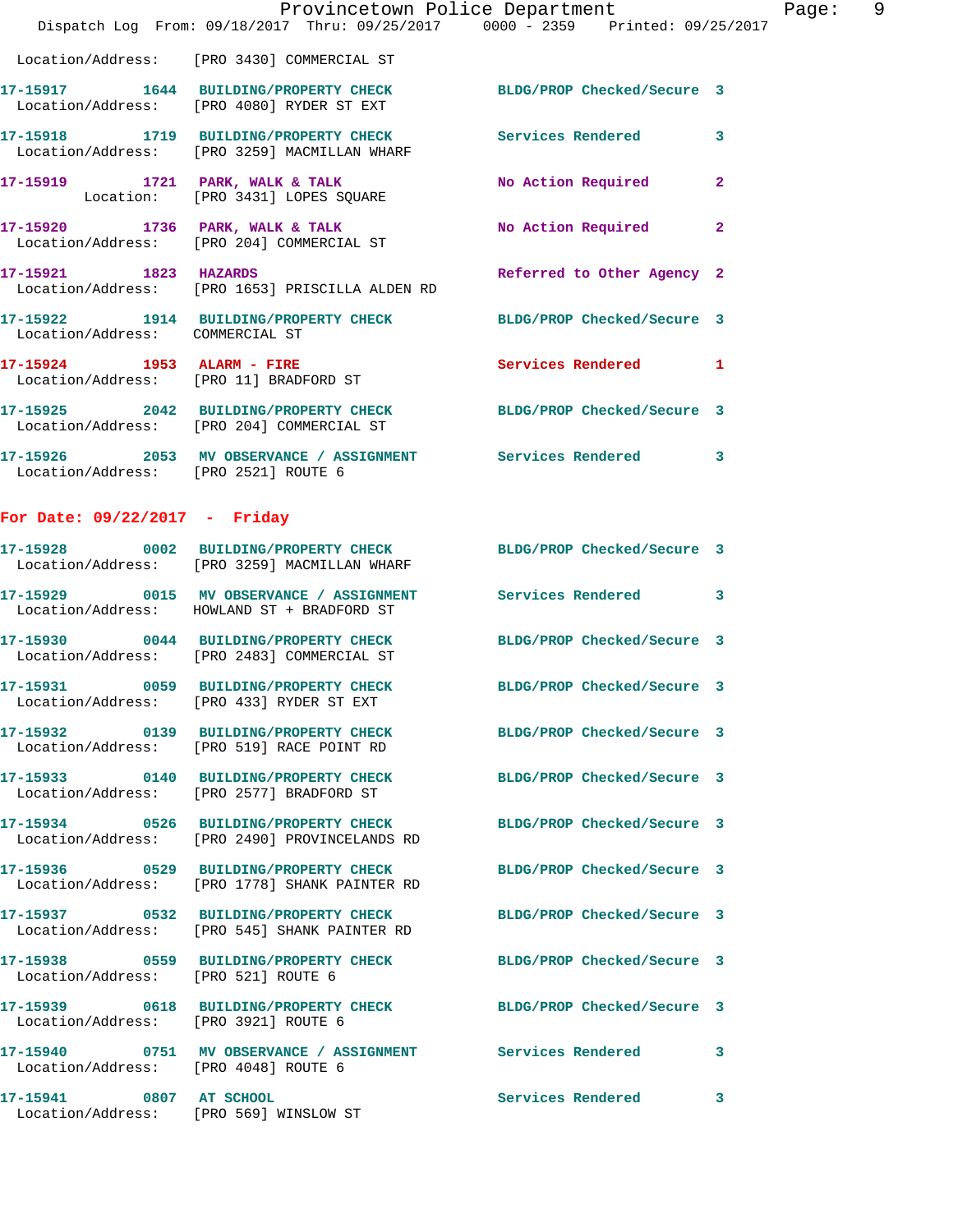|                                        | Provincetown Police Department<br>Dispatch Log From: 09/18/2017 Thru: 09/25/2017 0000 - 2359 Printed: 09/25/2017 |                                                                                                                                                                                                                               |              | Page: 10 |  |
|----------------------------------------|------------------------------------------------------------------------------------------------------------------|-------------------------------------------------------------------------------------------------------------------------------------------------------------------------------------------------------------------------------|--------------|----------|--|
|                                        | 17-15942 0830 BUILDING/PROPERTY CHECK BLDG/PROP Checked/Secure 3<br>Location/Address: [PRO 3317] CEMETERY RD     |                                                                                                                                                                                                                               |              | 1        |  |
| Location/Address: [PRO 4048] ROUTE 6   | 17-15943 0856 MV OBSERVANCE / ASSIGNMENT Services Rendered 3                                                     |                                                                                                                                                                                                                               |              |          |  |
|                                        | 17-15944 1009 WIRES DOWN<br>Location/Address: [PRO 536] SHANK PAINTER RD                                         | Services Rendered 2                                                                                                                                                                                                           |              |          |  |
|                                        | 17-15945 1022 LOST WALLET Services Rendered 3<br>Location/Address: [PRO 542] SHANK PAINTER RD                    |                                                                                                                                                                                                                               |              |          |  |
|                                        | 17-15946 1054 MEDICAL EMERGENCY<br>Location/Address: [PRO 440] HARRY KEMP WAY                                    | Transported to Hospital 1                                                                                                                                                                                                     |              |          |  |
|                                        | 17-15947 1123 MV OBSERVANCE / ASSIGNMENT No Action Required 3<br>Location/Address: [PRO 3430] COMMERCIAL ST      |                                                                                                                                                                                                                               |              |          |  |
|                                        | 17-15948 1140 ANIMAL CALL<br>Location/Address: [PRO 1387] JEROME SMITH RD                                        | GONE ON ARRIVAL 2                                                                                                                                                                                                             |              |          |  |
| Location/Address: HOWLAND ST + ROUTE 6 | 17-15949 1143 MV COMPLAINT/TRANSPORT                                                                             | Transported to Hospital 2                                                                                                                                                                                                     |              |          |  |
|                                        | 17-15950 1209 FLIGHT COVERAGE<br>Location/Address: [PRO 516] RACE POINT RD                                       | Services Rendered 2                                                                                                                                                                                                           |              |          |  |
| Location/Address: [PRO 3222] ALDEN ST  | 17-15951 1247 MEDICAL EMERGENCY                                                                                  | Transported to Hospital 1                                                                                                                                                                                                     |              |          |  |
|                                        | 17-15953 1301 MV COMPLAINT<br>Location/Address: [PRO 3663] BRADFORD ST                                           | Investigated                                                                                                                                                                                                                  | $\mathbf{2}$ |          |  |
|                                        | 17-15955 1400 HAZARDS<br>Location/Address: [PRO 2559] COMMERCIAL ST                                              | No Action Required                                                                                                                                                                                                            | $\mathbf{2}$ |          |  |
|                                        | 17-15956 1512 PARKING COMPLAINT / GENERAL Services Rendered 3<br>Location/Address: [PRO 1251] SEASHORE PARK DR   |                                                                                                                                                                                                                               |              |          |  |
|                                        | 17-15957 1514 FOLLOW UP<br>Location/Address: [PRO 542] SHANK PAINTER RD                                          | FOLLOW UP AND THE STATE OF THE STATE OF THE STATE OF THE STATE OF THE STATE OF THE STATE OF THE STATE OF THE STATE OF THE STATE OF THE STATE OF THE STATE OF THE STATE OF THE STATE OF THE STATE OF THE STATE OF THE STATE OF | $\mathbf{2}$ |          |  |
| Location/Address: [PRO 3222] ALDEN ST  | 17-15958 1548 MEDICAL EMERGENCY/DOT Transported to Hospital 1                                                    |                                                                                                                                                                                                                               |              |          |  |
|                                        | 17-15959 1611 BUILDING/PROPERTY CHECK Services Rendered 3<br>Location/Address: [PRO 3259] MACMILLAN WHARF        |                                                                                                                                                                                                                               |              |          |  |
|                                        | 17-15960 1614 PARK, WALK & TALK<br>Location: [PRO 3431] LOPES SQUARE                                             | Services Rendered 2                                                                                                                                                                                                           |              |          |  |
|                                        | 17-15962 1721 MEDICAL EMERGENCY<br>Location/Address: [PRO 356] COMMERCIAL ST                                     | <b>PATIENT REFUSAL</b>                                                                                                                                                                                                        | 1            |          |  |
|                                        | 17-15963 1730 PARKING COMPLAINT / GENERAL GONE ON ARRIVAL 3<br>Location/Address: [PRO 1895] BRADFORD ST          |                                                                                                                                                                                                                               |              |          |  |
| Location/Address: [PRO 2521] ROUTE 6   | 17-15964 1739 MV OBSERVANCE / ASSIGNMENT Services Rendered 3                                                     |                                                                                                                                                                                                                               |              |          |  |
| 17-15965 1755 HAZARDS                  | Location/Address: [PRO 2479] ROUTE 6                                                                             | Referred to Other Agency 2                                                                                                                                                                                                    |              |          |  |
|                                        | 17-15966 1821 MV STOP<br>Location/Address: [PRO 191] COMMERCIAL ST                                               | <b>VERBAL WARNING</b>                                                                                                                                                                                                         | 3            |          |  |
|                                        | 17-15967 1852 BUILDING/PROPERTY CHECK Services Rendered 3<br>Location/Address: [PRO 2483] COMMERCIAL ST          |                                                                                                                                                                                                                               |              |          |  |
|                                        | 17-15968 1906 MV OBSERVANCE / ASSIGNMENT Services Rendered 3<br>Location/Address: COMMERCIAL ST + COMMODORE AVE  |                                                                                                                                                                                                                               |              |          |  |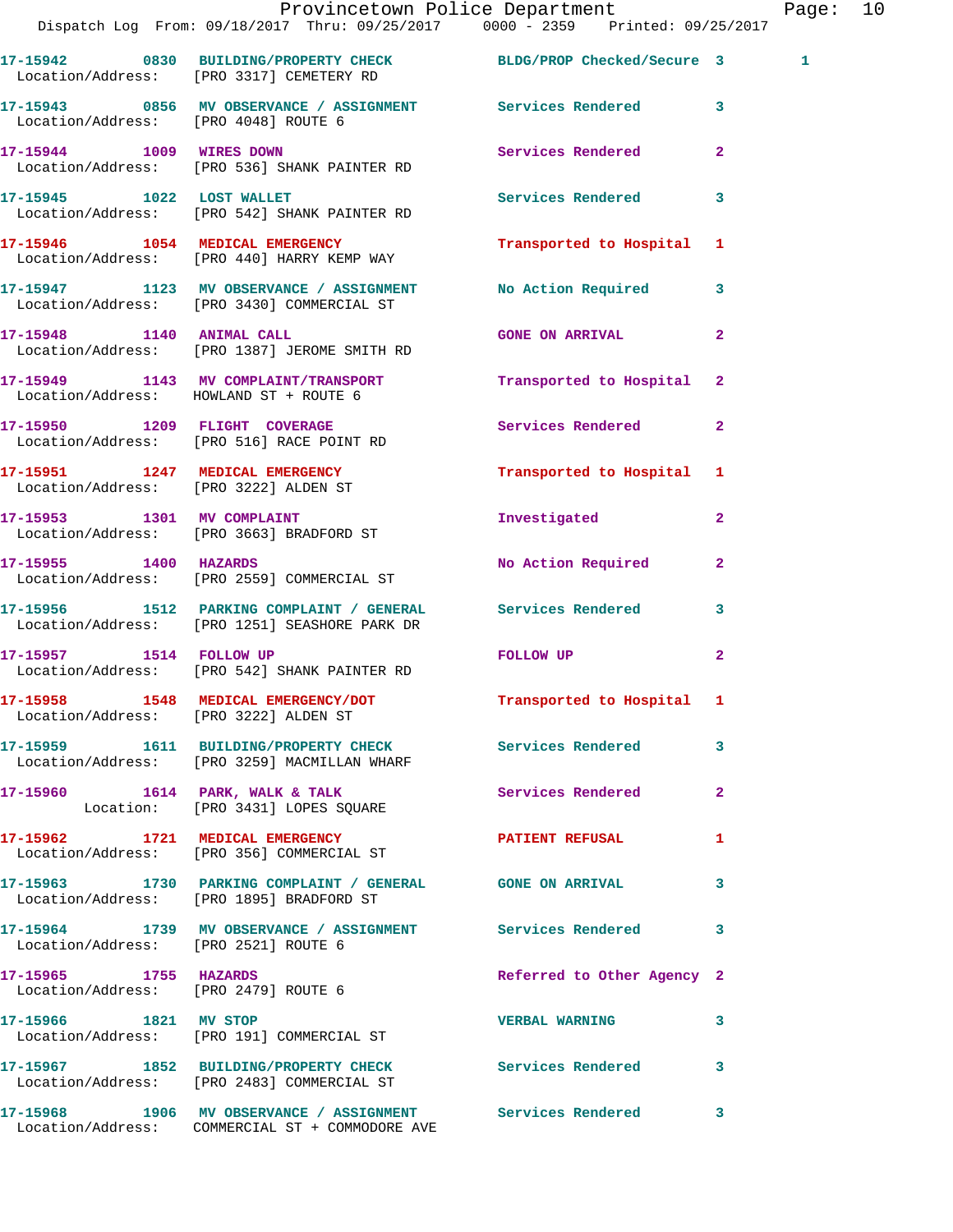Dispatch Log From: 09/18/2017 Thru: 09/25/2017 0000 - 2359 Printed: 09/25/2017

|                                   | 17-15969 2052 BUILDING/PROPERTY CHECK<br>Location/Address: [PRO 2481] TREMONT ST                         | Services Rendered 3                                    |                          |
|-----------------------------------|----------------------------------------------------------------------------------------------------------|--------------------------------------------------------|--------------------------|
| 17-15970 2054 MV STOP             | Location/Address: [PRO 3231] BRADFORD ST                                                                 | <b>VERBAL WARNING</b>                                  | $\mathbf{3}$             |
| 17-15971 2116 MV STOP             | Location/Address: [PRO 1325] COMMERCIAL ST                                                               | Citation / Warning Issue 3                             |                          |
| 17-15972 2120 COMPLAINT           | Location/Address: [PRO 547] COMMERCIAL ST                                                                | Services Rendered                                      | 3                        |
|                                   | 17-15973 2222 GENERAL INFO/POWER SURGE                                                                   | <b>Services Rendered</b>                               | $\overline{\phantom{a}}$ |
| For Date: $09/23/2017$ - Saturday |                                                                                                          |                                                        |                          |
|                                   | 17-15974 0004 BUILDING/PROPERTY CHECK<br>Location/Address: [PRO 525] COMMERCIAL ST                       | Services Rendered 3                                    |                          |
|                                   | 17-15975 0009 MV OBSERVANCE / ASSIGNMENT<br>Location/Address: [PRO 3430] COMMERCIAL ST                   | Services Rendered 3                                    |                          |
|                                   | 17-15976 0045 BUILDING/PROPERTY CHECK<br>Location/Address: [PRO 3296] SHANK PAINTER RD                   | BLDG/PROP Checked/Secure 3                             |                          |
|                                   | 17-15977 0048 BUILDING/PROPERTY CHECK<br>Location/Address: [PRO 1778] SHANK PAINTER RD                   | BLDG/PROP Checked/Secure 3                             |                          |
|                                   | 17-15978 0054 BUILDING/PROPERTY CHECK<br>Location/Address: [PRO 2483] COMMERCIAL ST                      | <b>Services Rendered</b><br>$\overline{\phantom{a}}$ 3 |                          |
|                                   | 17-15979 0059 BUILDING/PROPERTY CHECK<br>Location/Address: [PRO 2493] BRADFORD ST                        | Services Rendered                                      | $\sim$ 3                 |
|                                   | 17-15980 0106 BUILDING/PROPERTY CHECK<br>Location/Address: [PRO 341] COMMERCIAL ST                       | BLDG/PROP Checked/Secure 3                             |                          |
|                                   | 17-15981 0116 BUILDING/PROPERTY CHECK<br>Location/Address: [PRO 3259] MACMILLAN WHARF                    | BLDG/PROP Checked/Secure 3                             |                          |
| Location/Address: RYDER ST        | 17-15983 0122 BUILDING/PROPERTY CHECK BLDG/PROP Checked/Secure 3                                         |                                                        |                          |
| 17-15982                          | 0125 BUILDING/PROPERTY CHECK<br>Location/Address: [PRO 569] WINSLOW ST                                   | BLDG/PROP Checked/Secure 3                             |                          |
|                                   | 17-15984 0134 ASSIST CITIZEN<br>Location/Address: [PRO 357] COMMERCIAL ST                                | <b>Services Rendered</b>                               | 3                        |
|                                   | 17-15985 0155 MV OBSERVANCE / ASSIGNMENT Services Rendered<br>Location/Address: HOWLAND ST + BRADFORD ST |                                                        | 3                        |
|                                   | Location/Address: [PRO 433] RYDER ST EXT                                                                 | <b>Services Rendered</b>                               | 3                        |
|                                   | 17-15987 0221 NOISE COMPLAINT<br>Location/Address: [PRO 1202] COMMERCIAL ST                              | Services Rendered                                      | $\overline{\mathbf{3}}$  |
|                                   | 17-15988 0235 BUILDING/PROPERTY CHECK<br>Location/Address: [PRO 99] COMMERCIAL ST                        | BLDG/PROP Checked/Secure 3                             |                          |
|                                   | 17-15989 0337 BUILDING/PROPERTY CHECK<br>Location/Address: [PRO 530] SHANK PAINTER RD                    | BLDG/PROP Checked/Secure 3                             |                          |
|                                   | 17-15990 0405 BUILDING/PROPERTY CHECK<br>Location/Address: [PRO 440] HARRY KEMP WAY                      | BLDG/PROP Checked/Secure 3                             |                          |
|                                   | 17-15991 0500 BUILDING/PROPERTY CHECK<br>Location/Address: [PRO 516] RACE POINT RD                       | BLDG/PROP Checked/Secure 3                             |                          |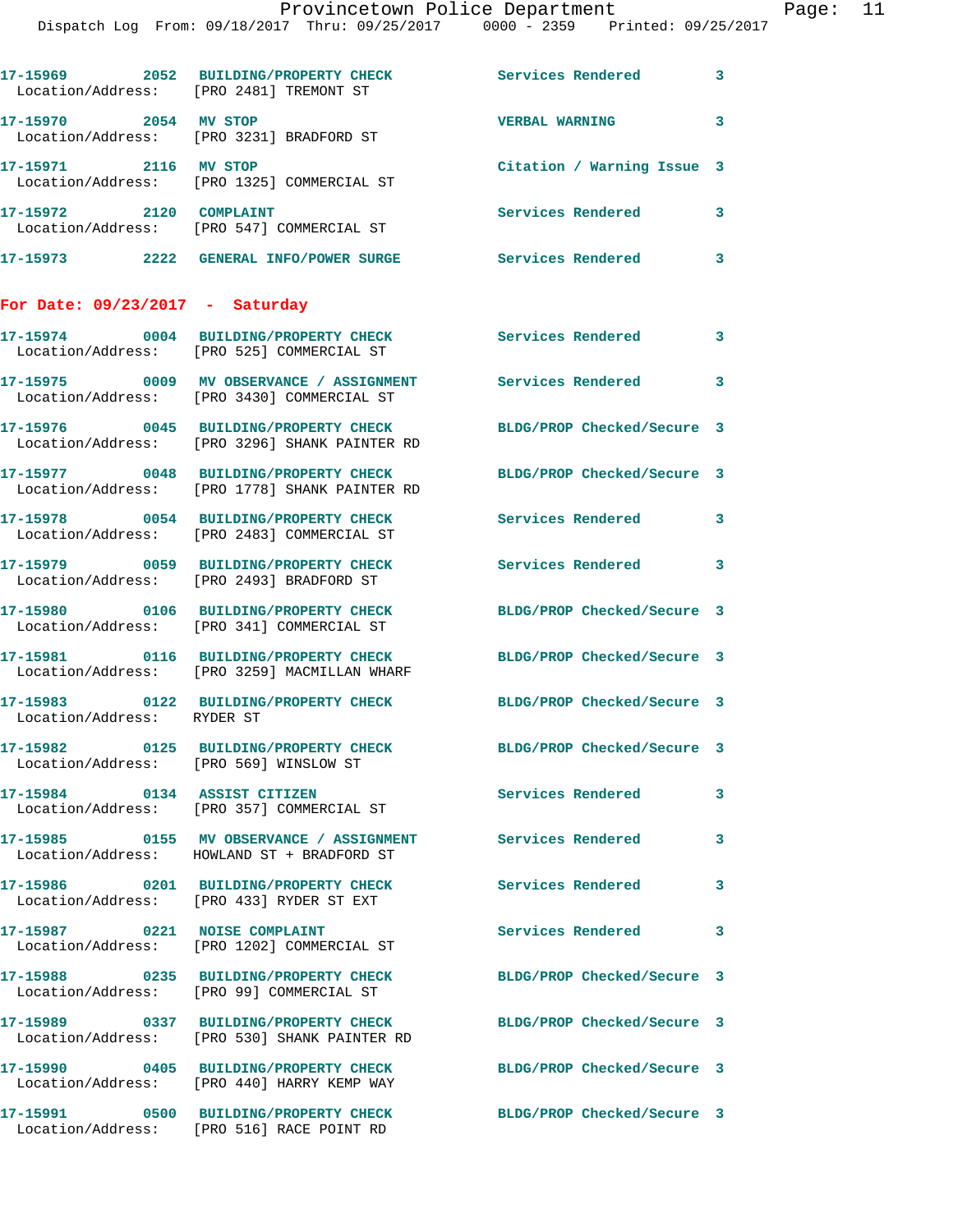|                                                                | 17-15992 0514 BUILDING/PROPERTY CHECK Services Rendered 3<br>Location/Address: [PRO 2494] BRADFORD ST   |                            |                |
|----------------------------------------------------------------|---------------------------------------------------------------------------------------------------------|----------------------------|----------------|
|                                                                | 17-15993 0524 BUILDING/PROPERTY CHECK<br>Location/Address: [PRO 447] JEROME SMITH RD                    | BLDG/PROP Checked/Secure 3 |                |
|                                                                | 17-15994 0531 MV OBSERVANCE / ASSIGNMENT No Action Required<br>Location/Address: ALDEN ST + BRADFORD ST |                            | 3              |
| Location/Address: ROUTE 6                                      | 17-15995 0540 MV OBSERVANCE / ASSIGNMENT Services Rendered                                              |                            | 3              |
| 17-15997 0744 WOUNDED WARRIORS                                 | Location/Address: [PRO 542] SHANK PAINTER RD                                                            | Services Rendered          | 3              |
|                                                                | 17-15998 0818 BUILDING/PROPERTY CHECK<br>Location/Address: [PRO 2490] PROVINCELANDS RD                  | <b>Services Rendered</b>   | 3              |
| Location/Address: [PRO 490] HOLWAY AVE                         | 17-15999 0820 BUILDING/PROPERTY CHECK                                                                   | <b>Services Rendered</b>   | 3              |
|                                                                | 17-16000 0820 BUILDING/PROPERTY CHECK<br>Location/Address: [PRO 2490] PROVINCELANDS RD                  | <b>Services Rendered</b>   | 3              |
| 17-16001 0842 MV COMPLAINT                                     | Location/Address: [PRO 2496] BAYBERRY AVE                                                               | Services Rendered          | $\mathbf{2}$   |
| 17-16002 0900 LOST KEYS                                        | Location/Address: [PRO 542] SHANK PAINTER RD                                                            | Services Rendered          | 3              |
|                                                                | 17-16003 0914 BUS PARKING COMPLAINT<br>Location/Address: [PRO 526] RYDER ST EXT                         | Services Rendered          | $\mathbf{2}$   |
| 17-16004 0918 CODE 99                                          | Location/Address: [PRO 692] AUNT SUKEYS WAY                                                             | Transported to Hospital 1  |                |
|                                                                | 17-16005 0933 LOST BAG/PASSPORTS<br>Location/Address: [PRO 1886] BRADFORD ST                            | Services Rendered          | 3              |
| 17-16006 0936 FIREARMS                                         | Location/Address: [PRO 542] SHANK PAINTER RD                                                            | Transferred Custody        | $\mathbf{2}$   |
|                                                                | 17-16007 1006 FIRE ALARM MALFUNCTION<br>Location/Address: [PRO 1452] BRADFORD ST                        | Services Rendered 1        |                |
| 17-16008 1020 THREATS                                          | Location/Address: [PRO 542] SHANK PAINTER RD                                                            | Services Rendered          | $\mathbf{2}$   |
| 17-15996 1100 AIRPORT                                          | Location/Address: [PRO 516] RACE POINT RD                                                               | Services Rendered          | $\overline{2}$ |
| 17-16010 1219 FOX CALL                                         | Location/Address: [PRO 542] SHANK PAINTER RD                                                            | Services Rendered          | $\overline{2}$ |
| 17-16011 1259 ANIMAL CALL<br>Location/Address: JEROME SMITH RD |                                                                                                         | No Action Required         | $\mathbf{2}$   |
| 17-16012 1303 ANIMAL CALL                                      | Location/Address: [PRO 1867] SHANK PAINTER RD                                                           | Services Rendered          | $\mathbf{2}$   |
|                                                                | 17-16013 1312 BUILDING/PROPERTY CHECK<br>Location/Address: [PRO 4080] RYDER ST EXT                      | BLDG/PROP Checked/Secure 3 |                |
| 17-16017 1351 STRANDED MAMMAL                                  | Location/Address: [PRO 3430] COMMERCIAL ST                                                              | Services Rendered          | $\mathbf{2}$   |
| 17-16018 1501 PARADE                                           | Location/Address: [PRO 1989] COMMERCIAL ST                                                              | Services Rendered          | 2              |
| 17-16019 1525 MEDICAL EMERGENCY                                |                                                                                                         | Transported to Hospital 1  |                |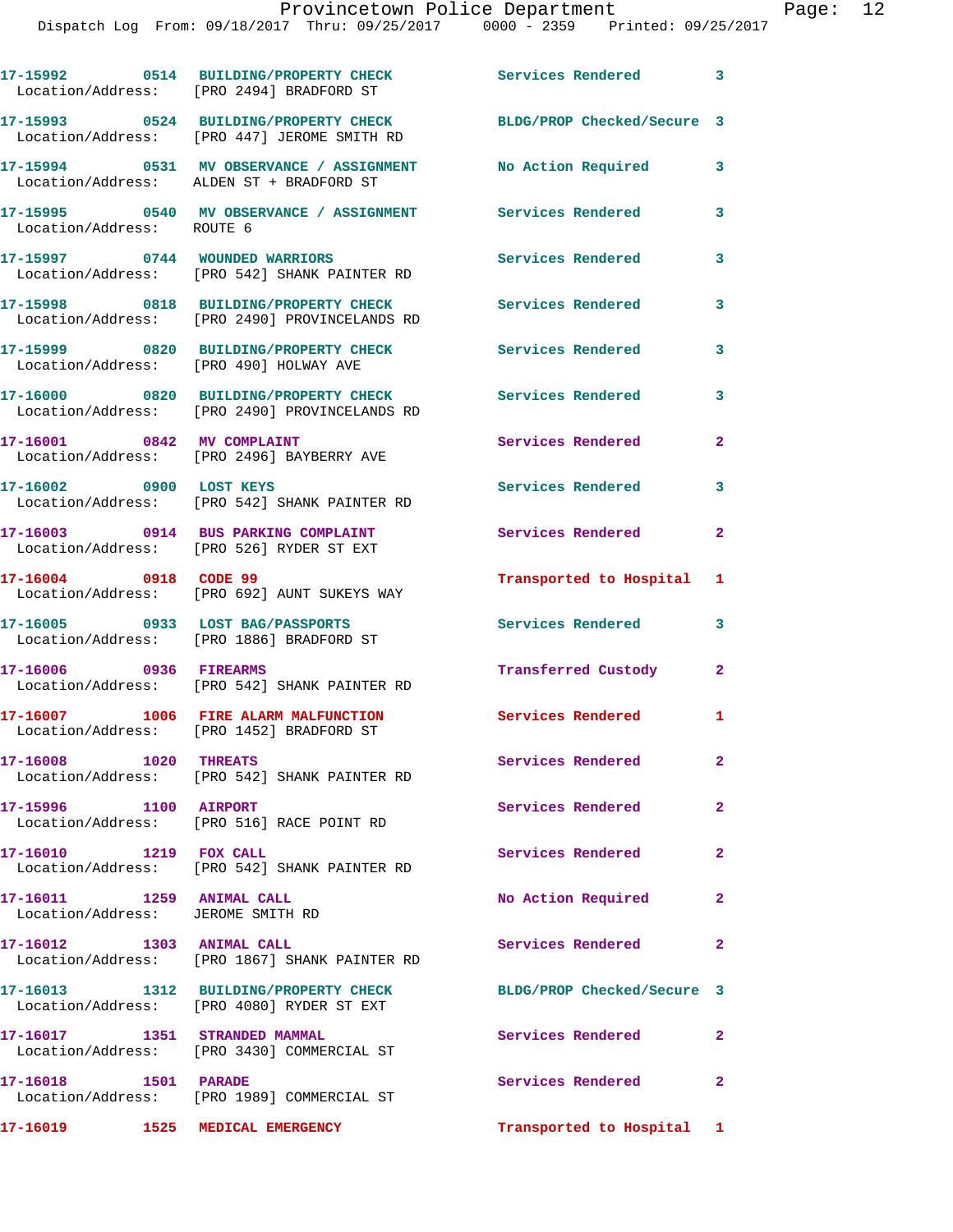|                                        | Dispatch Log From: 09/18/2017 Thru: 09/25/2017 0000 - 2359 Printed: 09/25/2017                                 | Provincetown Police Department Page: 13 |                          |              |  |
|----------------------------------------|----------------------------------------------------------------------------------------------------------------|-----------------------------------------|--------------------------|--------------|--|
|                                        | Location/Address: [PRO 249] COMMERCIAL ST                                                                      |                                         |                          |              |  |
| 17-16020 1528 MV STOP                  | Location/Address: ROUTE 6 + SNAIL RD                                                                           | Citation / Warning Issue 3              |                          |              |  |
|                                        | 17-16021 1555 BUILDING/PROPERTY CHECK Services Rendered 3<br>Location/Address: [PRO 3259] MACMILLAN WHARF      |                                         |                          |              |  |
|                                        | 17-16022 1610 911 / GENERAL<br>Location/Address: [PRO 3222] ALDEN ST                                           | No Action Required 1                    |                          |              |  |
|                                        | 17-16023 1623 BUILDING/PROPERTY CHECK BLDG/PROP Checked/Secure 3<br>Location/Address: [PRO 3033] COMMERCIAL ST |                                         |                          |              |  |
|                                        | 17-16024 1635 BUILDING/PROPERTY CHECK Services Rendered 3<br>Location/Address: [PRO 2483] COMMERCIAL ST        |                                         |                          |              |  |
| Refer To Accident: 17-90-AC            | 17-16025 1644 MV COLLISION<br>Location/Address: [PRO 658] MOZART AVE                                           | Investigated 1                          |                          |              |  |
|                                        | 17-16026 1714 BUILDING/PROPERTY CHECK Services Rendered 3<br>Location/Address: [PRO 433] RYDER ST EXT          |                                         |                          |              |  |
|                                        | 17-16027 1732 BUILDING/PROPERTY CHECK Services Rendered<br>Location/Address: [PRO 2540] RACE POINT RD          |                                         | $\overline{\mathbf{3}}$  |              |  |
|                                        | 17-16028 1740 PARK, WALK & TALK<br>Location/Address: [PRO 105] COMMERCIAL ST                                   | No Action Required 2                    |                          |              |  |
|                                        | 17-16029 1758 MV OBSERVANCE / ASSIGNMENT No Action Required 3<br>Location/Address: [PRO 106] COMMERCIAL ST     |                                         |                          |              |  |
| Location/Address: COMMERCIAL ST        | 17-16031 1858 NOISE COMPLAINT                                                                                  | <b>Services Rendered</b>                | 3                        |              |  |
|                                        | 17-16032 1900 PARADE<br>Location/Address: [PRO 3430] COMMERCIAL ST                                             | Services Rendered 2                     |                          |              |  |
|                                        | 17-16033 1907 FOLLOW UP<br>Location/Address: [PRO 542] SHANK PAINTER RD                                        | Services Rendered                       | $\overline{2}$           |              |  |
| 17-16034 1937 FOLLOW UP                | Location/Address: [PRO 542] SHANK PAINTER RD                                                                   | SPOKEN TO                               |                          |              |  |
| Location/Address: [PRO 94] BRADFORD ST | 17-16035 1940 MV OBSERVANCE / ASSIGNMENT Services Rendered 3                                                   |                                         |                          |              |  |
|                                        | 17-16036 1951 MV STOP<br>Location/Address: [PRO 2577] BRADFORD ST                                              | VERBAL WARNING 3                        |                          |              |  |
|                                        | 17-16038 2008 ABANDONED 9-1-1<br>Location/Address: [PRO 1224] COMMERCIAL ST                                    | Referred to Other Agency 3              |                          |              |  |
| Location/Address: [PRO 3440] ROUTE 6   | 17-16039 2053 MV OBSERVANCE / ASSIGNMENT Services Rendered 3                                                   |                                         |                          |              |  |
|                                        | 17-16040 2121 FOLLOW UP<br>Location/Address: [PRO 542] SHANK PAINTER RD                                        | SPOKEN TO                               | $\mathbf{2}$             |              |  |
|                                        | 17-16041 2145 NOISE COMPLAINT<br>Location/Address: [PRO 444] HIGH POLE HILL                                    | SPOKEN TO                               | $\overline{\phantom{a}}$ |              |  |
|                                        | 17-16042 2153 MEDICAL EMERGENCY<br>Location/Address: COMMERCIAL ST + STANDISH ST                               | Transported to Hospital 1               |                          | $\mathbf{2}$ |  |
| 17-16043 2204 MV STOP                  | Location/Address: [PRO 3004] BRADFORD ST                                                                       | No Action Required 3                    |                          |              |  |
|                                        | 17-16044 2309 NOISE COMPLAINT<br>Location/Address: [PRO 2975] BAYBERRY AVE                                     | Services Rendered 3                     |                          |              |  |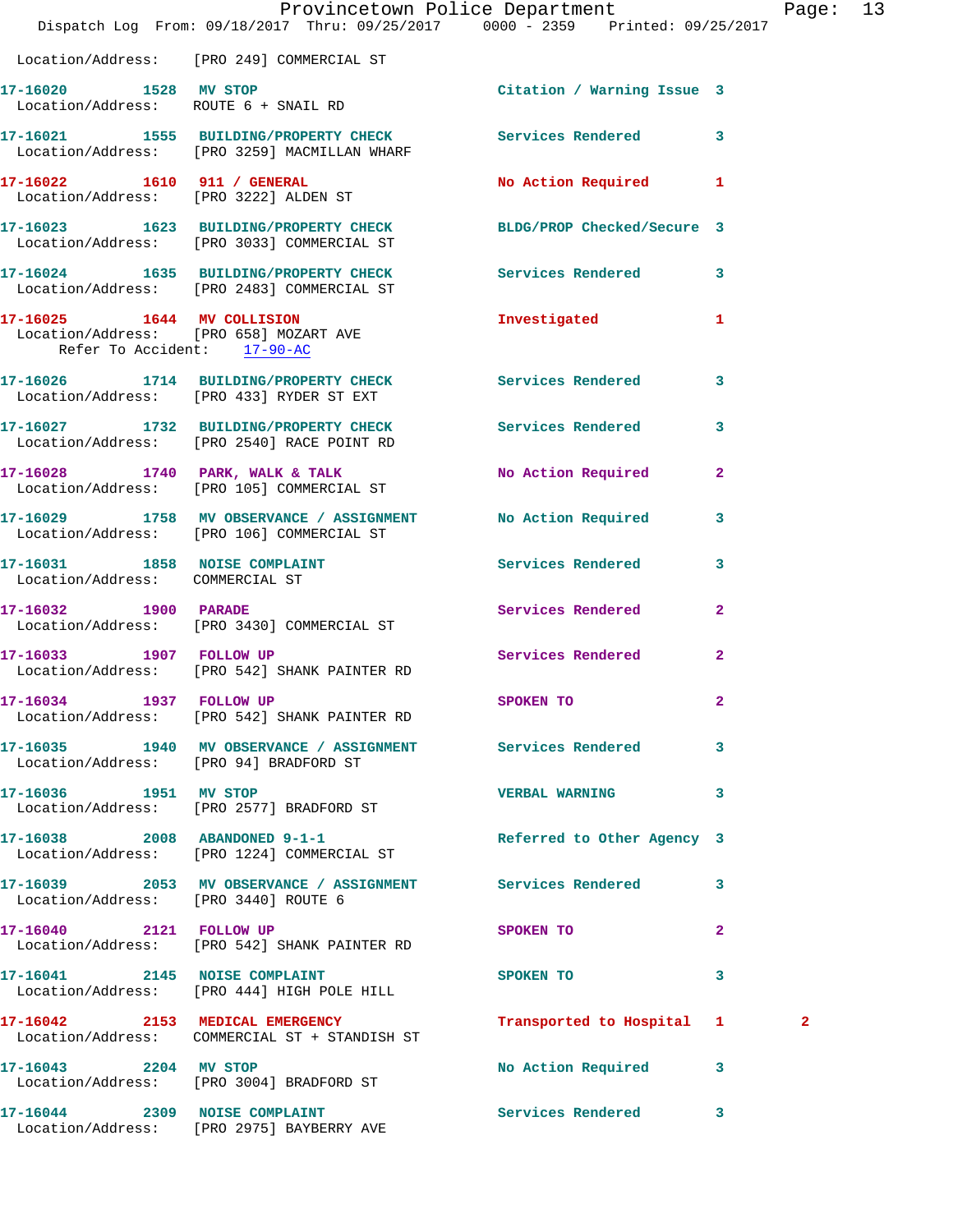|                                                     | 17-16045 2322 PARK, WALK & TALK<br>Location/Address: [PRO 259] COMMERCIAL ST                                   | Services Rendered 2        |                            |
|-----------------------------------------------------|----------------------------------------------------------------------------------------------------------------|----------------------------|----------------------------|
|                                                     | 17-16046 2341 BUILDING/PROPERTY CHECK<br>Location/Address: [PRO 1780] JOHNSON ST                               | BLDG/PROP Checked/Secure 3 |                            |
| 17-16047 2343 MV STOP                               | Location: [PRO 3431] LOPES SQUARE                                                                              | <b>VERBAL WARNING</b>      | 3                          |
| 17-16048 2357 MV STOP<br>Location/Address: BANGS ST |                                                                                                                | <b>VERBAL WARNING</b>      | $\mathbf{3}$               |
| For Date: $09/24/2017 -$ Sunday                     |                                                                                                                |                            |                            |
|                                                     | 17-16049 0010 MV OBSERVANCE / ASSIGNMENT No Action Required<br>Location/Address: BRADFORD ST + HOWLAND ST      |                            | $\mathbf{3}$               |
|                                                     | 17-16050 0018 MV OBSERVANCE / ASSIGNMENT Services Rendered<br>Location/Address: SHANK PAINTER RD + BRADFORD ST |                            | 3                          |
| 17-16051 0037 MV STOP                               | Location/Address: BRADFORD ST + BANGS ST                                                                       | <b>VERBAL WARNING</b>      | $\overline{\mathbf{3}}$    |
|                                                     | 17-16053 0116 FIGHT/MEDICAL<br>Location/Address: [PRO 165] COMMERCIAL ST                                       | Services Rendered 1        |                            |
|                                                     | 17-16055 0151 BUILDING/PROPERTY CHECK<br>Location/Address: [PRO 3151] COMMERCIAL ST                            | BLDG/PROP Checked/Secure 3 |                            |
|                                                     | 17-16056 0215 BUILDING/PROPERTY CHECK<br>Location/Address: [PRO 175] COMMERCIAL ST                             | BLDG/PROP Checked/Secure 3 |                            |
|                                                     | 17-16057 0218 BUILDING/PROPERTY CHECK<br>Location/Address: [PRO 182] COMMERCIAL ST                             | BLDG/PROP Checked/Secure 3 |                            |
|                                                     | 17-16058 0222 BUILDING/PROPERTY CHECK<br>Location/Address: [PRO 2728] COMMERCIAL ST                            | BLDG/PROP Checked/Secure 3 |                            |
| 17-16059 0233 MV STOP                               | Location/Address: [PRO 1867] SHANK PAINTER RD                                                                  | <b>VERBAL WARNING</b>      | $\overline{\phantom{a}}$ 3 |
|                                                     | 17-16060 0348 BUILDING/PROPERTY CHECK<br>Location/Address: [PRO 545] SHANK PAINTER RD                          | BLDG/PROP Checked/Secure 3 |                            |
|                                                     | 17-16061 0352 BUILDING/PROPERTY CHECK<br>Location/Address: [PRO 1778] SHANK PAINTER RD                         | BLDG/PROP Checked/Secure 3 |                            |
|                                                     | 17-16062 0435 BUILDING/PROPERTY CHECK<br>Location/Address: [PRO 37] BRADFORD ST                                | BLDG/PROP Checked/Secure 3 |                            |
|                                                     | 17-16063 0459 MV OBSERVANCE / ASSIGNMENT Services Rendered 3<br>Location/Address: BRADFORD ST + HIGH POLE HILL |                            |                            |
|                                                     | 17-16064 0507 MV OBSERVANCE / ASSIGNMENT<br>Location/Address: ROUTE 6 + SNAIL RD                               | No Action Required         | 3                          |
|                                                     | 17-16065 0527 BUILDING/PROPERTY CHECK<br>Location/Address: [PRO 3259] MACMILLAN WHARF                          | Services Rendered 3        |                            |
|                                                     | 17-16066 0607 BUILDING/PROPERTY CHECK<br>Location/Address: [PRO 447] JEROME SMITH RD                           | BLDG/PROP Checked/Secure 3 |                            |
| 17-16067 0725 COMPLAINT/MAIL                        | Location/Address: [PRO 1789] BRADFORD ST                                                                       | Services Rendered 3        |                            |
|                                                     | 17-16068 0822 BUILDING/PROPERTY CHECK<br>Location/Address: [PRO 530] SHANK PAINTER RD                          | BLDG/PROP Checked/Secure 3 |                            |
|                                                     | 17-16069 0840 BUILDING/PROPERTY CHECK                                                                          | Services Rendered 3        |                            |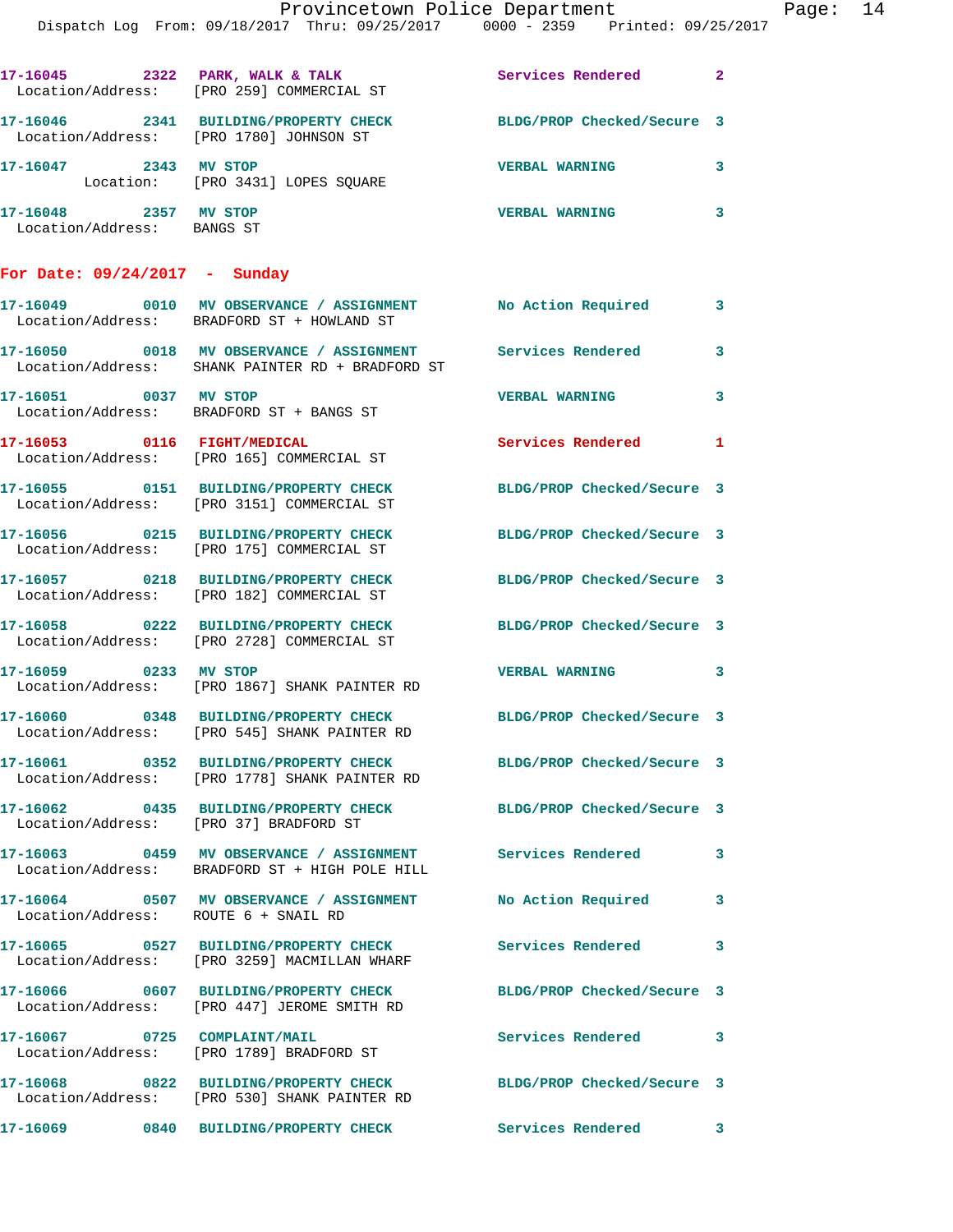|                                                                    | Provincetown Police Department<br>Dispatch Log From: 09/18/2017 Thru: 09/25/2017 0000 - 2359 Printed: 09/25/2017  |                            |              |
|--------------------------------------------------------------------|-------------------------------------------------------------------------------------------------------------------|----------------------------|--------------|
|                                                                    | Location/Address: [PRO 3317] CEMETERY RD                                                                          |                            |              |
| 17-16070 0841 LOST KEYS                                            | Location/Address: [PRO 1737] BRADFORD ST                                                                          | <b>Services Rendered</b>   | 3            |
| Location/Address: [PRO 3440] ROUTE 6                               | 17-16071 0857 MV OBSERVANCE / ASSIGNMENT Citation / Warning Issue 3                                               |                            |              |
| 17-16072 0906 911 MISDIAL                                          | Location/Address: [PRO 63] BRADFORD ST EXT                                                                        | Services Rendered          | 1            |
| 17-16074 0913 VERBAL SPEED<br>Location/Address: [PRO 2513] ROUTE 6 |                                                                                                                   | <b>VERBAL WARNING</b>      | 3            |
|                                                                    | 17-16075 0926 TRIP AND FALL/TRANSPORT<br>Location: [PRO 3431] LOPES SQUARE                                        | Transported to Hospital    | 1            |
|                                                                    | 17-16076 1018 RASSURANCE CHECK<br>Location/Address: [PRO 442] HARRY KEMP WAY                                      | <b>Services Rendered</b>   | 3            |
|                                                                    | 17-16077 1145 MV OBSERVANCE / ASSIGNMENT Services Rendered<br>Location/Address: [PRO 3966] SHANK PAINTER RD       |                            | 3            |
|                                                                    | 17-16078 1319 PARK, WALK & TALK<br>Location/Address: [PRO 105] COMMERCIAL ST                                      | Services Rendered          | $\mathbf{2}$ |
| 17-16080 1330 TRESPASS                                             | Location/Address: [PRO 3033] COMMERCIAL ST                                                                        | Services Rendered          | $\mathbf{2}$ |
|                                                                    | 17-16081 1350 COMPLAINT<br>Location/Address: [PRO 433] RYDER ST EXT                                               | SPOKEN TO                  | 3            |
|                                                                    | 17-16082 1355 BUILDING/PROPERTY CHECK<br>Location/Address: [PRO 4080] RYDER ST EXT                                | BLDG/PROP Checked/Secure 3 |              |
|                                                                    | 17-16083 1422 BUILDING/PROPERTY CHECK<br>Location/Address: [PRO 519] RACE POINT RD                                | BLDG/PROP Checked/Secure 3 |              |
|                                                                    | 17-16084 1516 BUILDING/PROPERTY CHECK<br>Location/Address: [PRO 2737] COMMERCIAL ST                               | BLDG/PROP Checked/Secure 3 |              |
| 17-16087 1552 MEDICAL EMERGENCY                                    | Location/Address: [PRO 269] COMMERCIAL ST                                                                         | PATIENT REFUSAL            | 1            |
|                                                                    | 17-16088 1606 BUILDING/PROPERTY CHECK BLDG/PROP Checked/Secure 3<br>Location/Address: [PRO 1778] SHANK PAINTER RD |                            |              |
|                                                                    | 17-16089 1614 PARK, WALK & TALK<br>Location/Address: [PRO 105] COMMERCIAL ST                                      | <b>Services Rendered</b>   | $\mathbf{2}$ |
| 17-16090 1626 COMPLAINT/FENCE                                      | Location/Address: [PRO 1463] COMMERCIAL ST                                                                        | Services Rendered          | 3            |
| 17-16091 1647 ASSIST CITIZEN<br>Location/Address: [PRO 8] BANGS ST |                                                                                                                   | SPOKEN TO                  | 3            |
|                                                                    | 17-16093 1730 PARK, WALK & TALK<br>Location/Address: [PRO 3259] MACMILLAN WHARF                                   | BLDG/PROP Checked/Secure 2 |              |
|                                                                    | 17-16094 1823 BUILDING/PROPERTY CHECK BLDG/PROP Checked/Secure 3<br>Location/Address: [PRO 569] WINSLOW ST        |                            |              |
|                                                                    | 17-16095 1827 ASSIST DEPARTMENT / MUTUAL AID Services Rendered<br>Location/Address: [PRO 2499] RACE POINT RD      |                            | 3            |
|                                                                    | 17-16096 1844 MEDICAL EMERGENCY<br>Location/Address: [PRO 112] COMMERCIAL ST<br>Refer To $P/C$ : 17-296-AR        | <b>PATIENT REFUSAL</b>     | 1            |
| 17-16097    1910    DISORDERLY                                     | Location/Address: [PRO 94] BRADFORD ST                                                                            | <b>GONE ON ARRIVAL</b>     | 2            |

Page: 15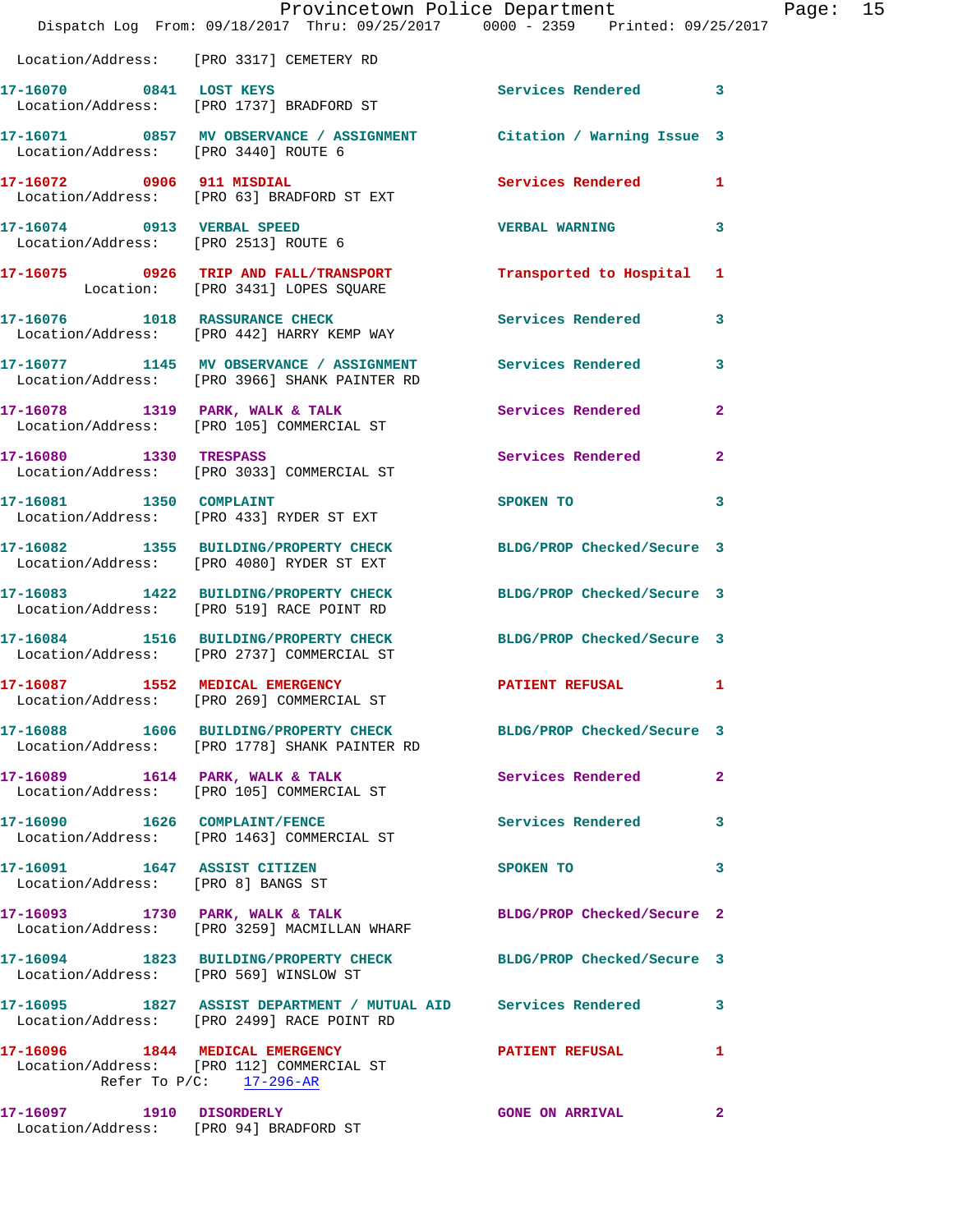|                                        |                                                                                   | Provincetown Police Department<br>Dispatch Log From: 09/18/2017 Thru: 09/25/2017 0000 - 2359 Printed: 09/25/2017 |              | Page: 16 |  |
|----------------------------------------|-----------------------------------------------------------------------------------|------------------------------------------------------------------------------------------------------------------|--------------|----------|--|
|                                        |                                                                                   | Services Rendered 3                                                                                              |              |          |  |
|                                        | 17-16099 1927 DOG IN CAR BARKING<br>Location/Address: MECHANIC ST + COMMERCIAL ST | Could Not Locate                                                                                                 | $\mathbf{2}$ |          |  |
| Location/Address: [PRO 94] BRADFORD ST |                                                                                   | 17-16100 2050 MV OBSERVANCE / ASSIGNMENT Services Rendered 3                                                     |              |          |  |
|                                        | Location/Address: [PRO 519] RACE POINT RD                                         | 17-16101 2054 BUILDING/PROPERTY CHECK BLDG/PROP Checked/Secure 3                                                 |              |          |  |
|                                        | 17-16102 2146 NOISE COMPLAINT<br>Location/Address: [PRO 3619] COMMERCIAL ST       | LICENSING VIOLATION 3                                                                                            |              |          |  |
|                                        | 17-16103 2153 MV COMPLAINT<br>Location/Address: [PRO 1158] WINSLOW ST             | Services Rendered                                                                                                | $\mathbf{2}$ |          |  |
| 17-16104 2222 COMPLAINT                | Location/Address: [PRO 840] COMMERCIAL ST                                         | Services Rendered 3                                                                                              |              |          |  |
| For Date: $09/25/2017$ - Monday        |                                                                                   |                                                                                                                  |              |          |  |
|                                        | Location/Address: [PRO 525] COMMERCIAL ST                                         | 17-16106 0009 BUILDING/PROPERTY CHECK BLDG/PROP Checked/Secure 3                                                 |              |          |  |
|                                        | Location/Address: SNAIL RD + COMMERCIAL ST                                        | 17-16107 0016 MV OBSERVANCE / ASSIGNMENT Services Rendered 3                                                     |              |          |  |
|                                        | Location/Address: [PRO 1406] NICKERSON ST                                         | 17-16108 0039 BUILDING/PROPERTY CHECK BLDG/PROP Checked/Secure 3                                                 |              |          |  |
|                                        | Location/Address: [PRO 3259] MACMILLAN WHARF                                      | 17-16109 0054 BUILDING/PROPERTY CHECK BLDG/PROP Checked/Secure 3                                                 |              |          |  |
|                                        | Location/Address: [PRO 2577] BRADFORD ST                                          | 17-16110 0059 MV OBSERVANCE / ASSIGNMENT No Action Required 3                                                    |              |          |  |
|                                        | Location/Address: [PRO 175] COMMERCIAL ST                                         | 17-16118 0110 BUILDING/PROPERTY CHECK BLDG/PROP Checked/Secure 3                                                 |              |          |  |
|                                        | Location/Address: [PRO 182] COMMERCIAL ST                                         | 17-16119 0112 BUILDING/PROPERTY CHECK BLDG/PROP Checked/Secure 3                                                 |              |          |  |
|                                        | Location/Address: [PRO 2728] COMMERCIAL ST                                        | 17-16120 0115 BUILDING/PROPERTY CHECK BLDG/PROP Checked/Secure 3                                                 |              |          |  |
| 17-16113 0138 RADIOS                   |                                                                                   | No Action Required 3                                                                                             |              |          |  |
|                                        | Location/Address: [PRO 1952] COMMERCIAL ST                                        | 17-16114 0244 BUILDING/PROPERTY CHECK BLDG/PROP Checked/Secure 3                                                 |              |          |  |
|                                        | Location/Address: [PRO 2599] RYDER ST                                             | 17-16115 0253 BUILDING/PROPERTY CHECK BLDG/PROP Checked/Secure 3                                                 |              |          |  |
|                                        | 17-16116 0305 NOISE COMPLAINT<br>Location/Address: [PRO 3671] COMMERCIAL ST       | <b>SPOKEN TO</b>                                                                                                 | 3            |          |  |
|                                        | 17-16117 0310 MEDICAL EMERGENCY<br>Location/Address: [PRO 1158] WINSLOW ST        | PATIENT REFUSAL 1                                                                                                |              |          |  |
|                                        | 17-16121 0413 ALARM - FIRE<br>Location/Address: [PRO 1245] SEASHORE PARK DR       | False Alarm <b>Exercise Service Service</b>                                                                      | $\mathbf{1}$ |          |  |
|                                        | Location/Address: [PRO 440] HARRY KEMP WAY                                        | 17-16122 0429 BUILDING/PROPERTY CHECK BLDG/PROP Checked/Secure 3                                                 |              |          |  |
|                                        | Location/Address: [PRO 433] RYDER ST EXT                                          | 17-16123 0507 BUILDING/PROPERTY CHECK Services Rendered 3                                                        |              |          |  |
|                                        |                                                                                   |                                                                                                                  |              |          |  |